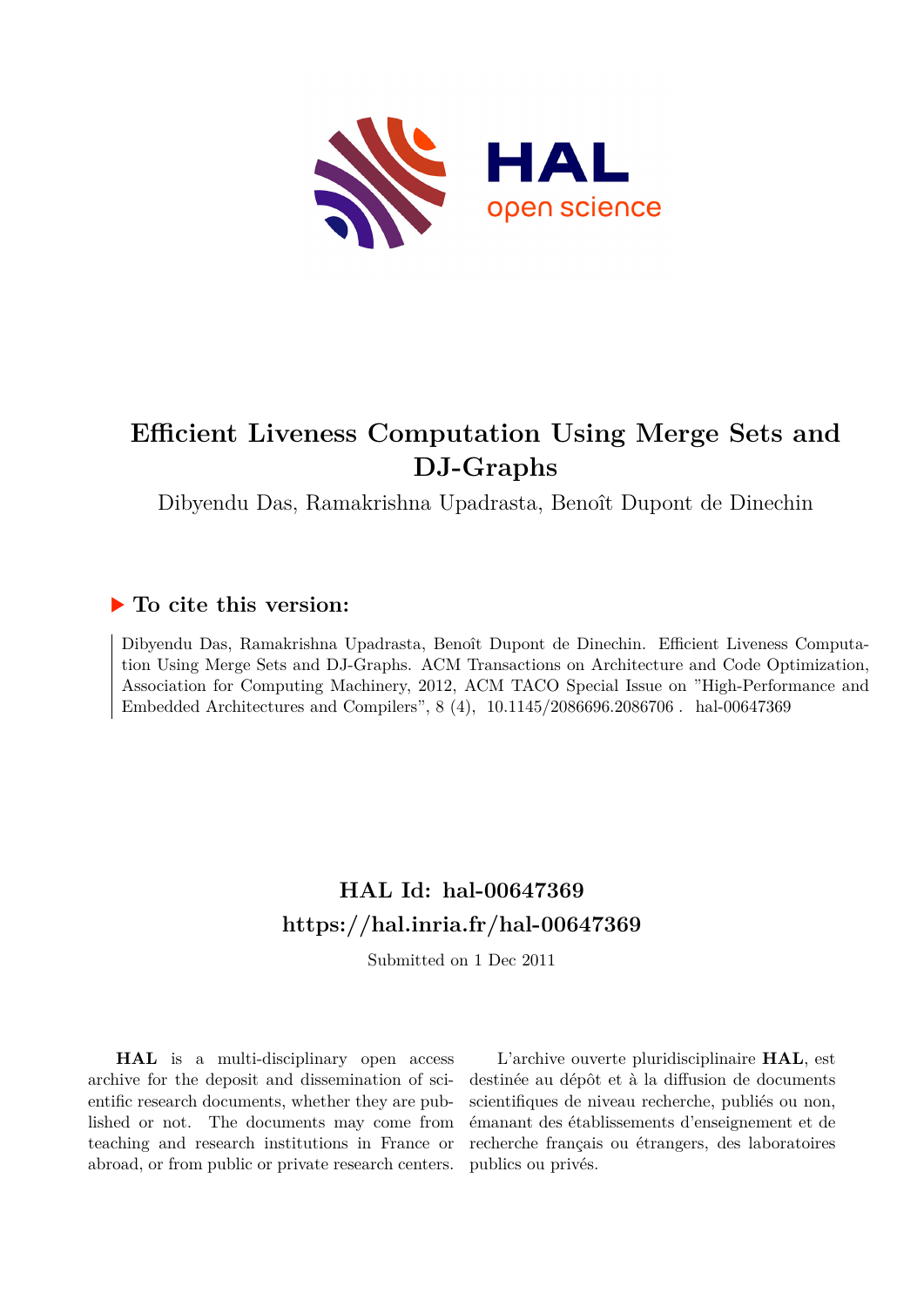DIBYENDU DAS, AMD India Pvt Ltd BENOÎT DUPONT DE DINECHIN, Kalray Ltd RAMAKRISHNA UPADRASTA, INRIA

In this work we devise an efficient algorithm that computes the liveness information of program variables. The algorithm employs SSA form and DJ-graphs as representation to build Merge sets. The Merge set of node  $n, M(n)$  is based on the structure of the Control Flow Graph(CFG) and consists of all nodes where a  $\phi$ -function needs to be placed, if a definition of a variable appears in n. The merge sets of a CFG can be computed using DJ-graphs without prior knowledge of how the variables are used and defined. Later, we can answer the liveness query (as a part of other optimization or analysis phase) by utilizing the knowledge of the use/def of variables, the dominator tree and the pre-computed merge sets. On average, merge sets have been shown to be of size comparable to the Dominance Frontier(DF) set of a CFG and can be computed efficiently for all kinds of applications consisting of both reducible and irreducible loops. This is an advantage over existing algorithms which require additional complexities while handling applications using irreducible loops. For cases where the merge sets have already been created during the SSA construction step, the cost of our algorithm reduces even further when we use these merge sets for liveness computation. We have compared our new algorithm with a recent algorithm for computing liveness based on SSA form, and show how it performs better in practice, though being simpler to understand and implement.

Categories and Subject Descriptors: D.3.4 [**Programming Languages**]: Processors-Compilers; D.3.3 [**Programming Languages**]: Language Constructs and Features-Control structures

General Terms: Liveness, Algorithms, Compilers

Additional Key Words and Phrases: Liveness, SSA, Merge Set, Dominator Tree, DJ-graph, Optimizing Compilers

#### **ACM Reference Format:**

Das, D., De Dinechin, B., and Upadrasta, R. 2011. Efficient Liveness Computation Using Merge Sets and DJ-Graphs. ACM Trans. Architec. Code Optim. V, N, Article A (January YYYY), 18 pages. DOI = 10.1145/0000000.0000000 http://doi.acm.org/10.1145/0000000.0000000

## **1. INTRODUCTION**

Live variable analysis (or simply liveness analysis) is a classic data flow analysis [Morgan 1998; Cooper and Torczon 2004] performed by compilers to calculate for each program point the variables that may be potentially read before their next write. Thus, liveness information is an important aspect for various optimization phases. Some of the well-known optimization passes that require liveness analysis are register allocation [Chaitin et al. 1981; Briggs and Cooper 1994] and global instruction scheduling (software pipelining, trace scheduling) [Srikant and Shankar 2007], assuming these techniques work directly from the SSA form [Hack et al. 2006]. Classical dataflow-

c YYYY ACM 1544-3566/YYYY/01-ARTA \$10.00

DOI 10.1145/0000000.0000000 http://doi.acm.org/10.1145/0000000.0000000

Part of the work was done when the first author was with IBM. Author's addresses: Dibyendu Das, AMD India Pvt Ltd, No 10 Mantri Chambers, Richmond Road, Bangalore 560025, India, email:dibyendu.das@amd.com; Benoît Dupoint De Dinechin, Kalray Ltd, email:benoit.dinechin@kalray.eu; Ramakrishna Upadrasta, INRIA, email:ramakrishna.upadrasta@inria.fr.

Permission to make digital or hard copies of part or all of this work for personal or classroom use is granted without fee provided that copies are not made or distributed for profit or commercial advantage and that copies show this notice on the first page or initial screen of a display along with the full citation. Copyrights for components of this work owned by others than ACM must be honored. Abstracting with credit is permitted. To copy otherwise, to republish, to post on servers, to redistribute to lists, or to use any component of this work in other works requires prior specific permission and/or a fee. Permissions may be requested from Publications Dept., ACM, Inc., 2 Penn Plaza, Suite 701, New York, NY 10121-0701 USA, fax +1 (212) 869-0481, or permissions@acm.org.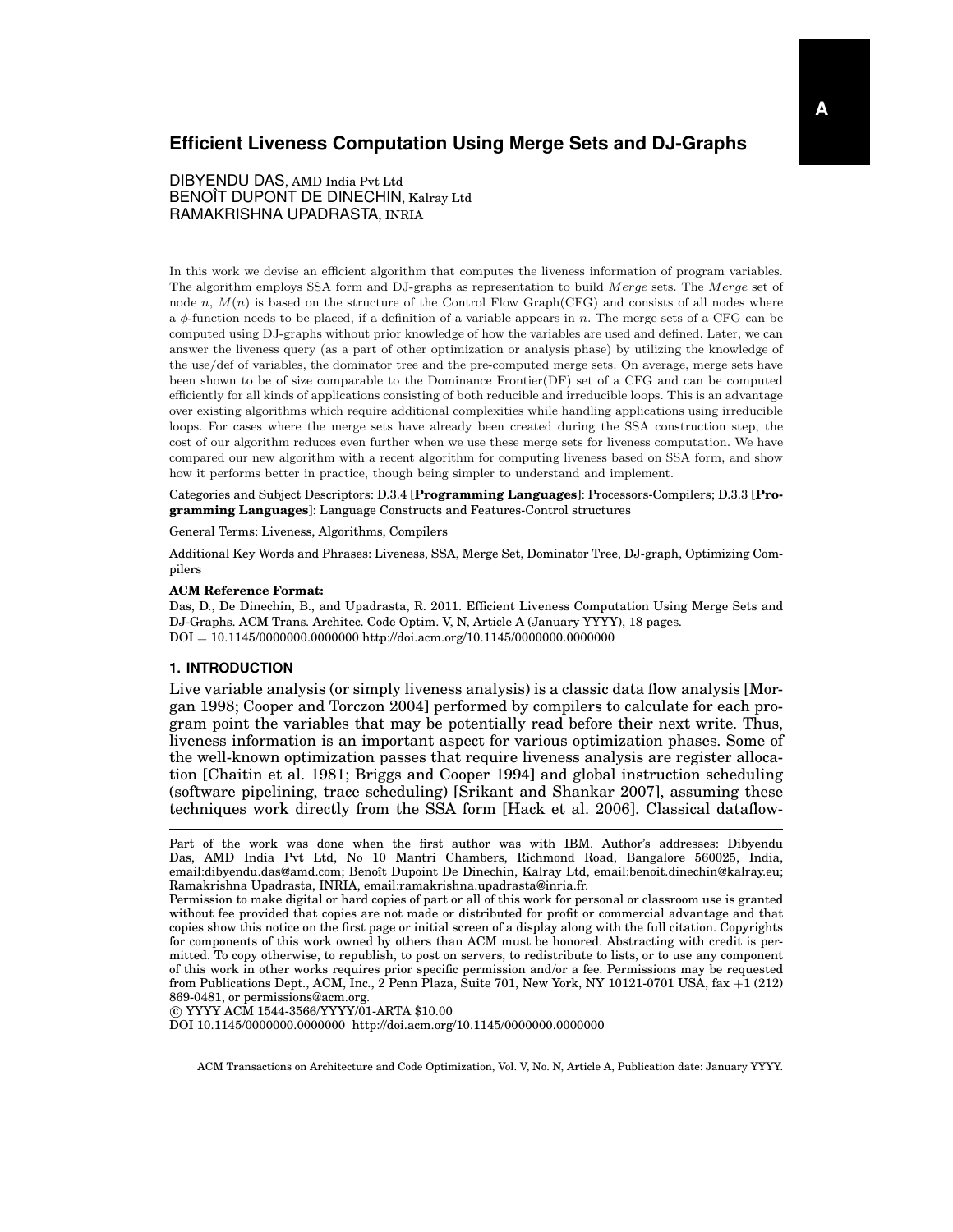based iterative liveness analysis uses bitsets to represent live-in/live-out status of a variable at a program point. Given the use/def points of variables, it uses a set of dataflow equations to update the bitsets. Once the bitsets are computed for all program points, the question of whether a variable is live-in/live-out can be easily found using set membership tests on the bitsets. Though such iterative solutions may not be very expensive in practice, optimization phases may add new variables or modify the CFG. This invalidates the liveness information resulting in the entire iterative process to be repeated making the overall process costly.

In a recent work published by Boissinot et al. [Boissinot et al. 2008], an efficient algorithm is presented for fast liveness checking of programs in SSA form using a pre-computation step followed by the actual liveness computation step. The precomputation step enables part of the liveness computation that is dependent on the topological structure of the CFG, to be stored early. Once, a variable, its use and define points and the point where the liveness question is being asked, are known, the precomputed information can be combined with these to arrive at the answer quickly. One of the advantages of this method is that the liveness information survives all program transformations except for changes in the CFG.

The idea of a pre-computation step followed by the actual computation step for program analysis has previously been used to efficiently insert  $\phi$ -functions for converting programs to SSA forms by Das et al. in [Das and Ramakrishna 2005]. In that paper the authors pre-compute the merge sets of the nodes of the CFG in a top-down iterative manner utilizing a DJ-graph [Sreedhar and Gao 1995]. This step is followed by the actual  $\phi$ -function insertion step when the variable and its define points are known. The authors also show how such an iterative top-down algorithm is quite efficient in practice outperforming such standard algorithms as [Cytron et al. 1991]. In an earlier work on control dependence computation, Pingali and Bilardi [Pingali and Bilardi 1995] introduced the idea of pre-computing a data structure that is queried repeatedly during the analysis phase.

In the present work we show how the merge sets can also be effectively utilized to carry out liveness analysis in a fast and efficient manner for programs in SSA form. The merge set of a node n (belonging to the CFG) denoted as  $M(n)$  can be derived solely from the CFG structure. Loosely,  $M(n)$  encodes the set of nodes where multiple paths merge or join. Using this information added with the knowledge of how variables are used and defined, we can compute the liveness information using a two-step method. The first step involves the computation of  $M(n)$  for all nodes n of the CFG while the second step involves using these  $M(n)$  sets and the use/def of variables to compute liveness.

Our algorithm can handle arbitrary control flow graphs that may include irreducible loops [Havlak 1997; Ramalingam 2002]. In addition, if merge sets have already been used to compute the  $\phi$ -function placement, while converting the program into SSA form, then, our algorithm has a very low-cost pre-computation step, as the merge sets are readily available without any need to re-compute them.

For a detailed introduction and discussion on merge sets one can refer to the work by Pingali and Bilardi [Bilardi and Pingali 2003]. For a description of how these sets can be computed efficiently in a compiler, one can refer to the work [Das and Ramakrishna 2005]. Nevertheless, in this paper we will introduce the merge sets briefly.

## **1.1. Our Contributions**

The contributions of this paper are the following: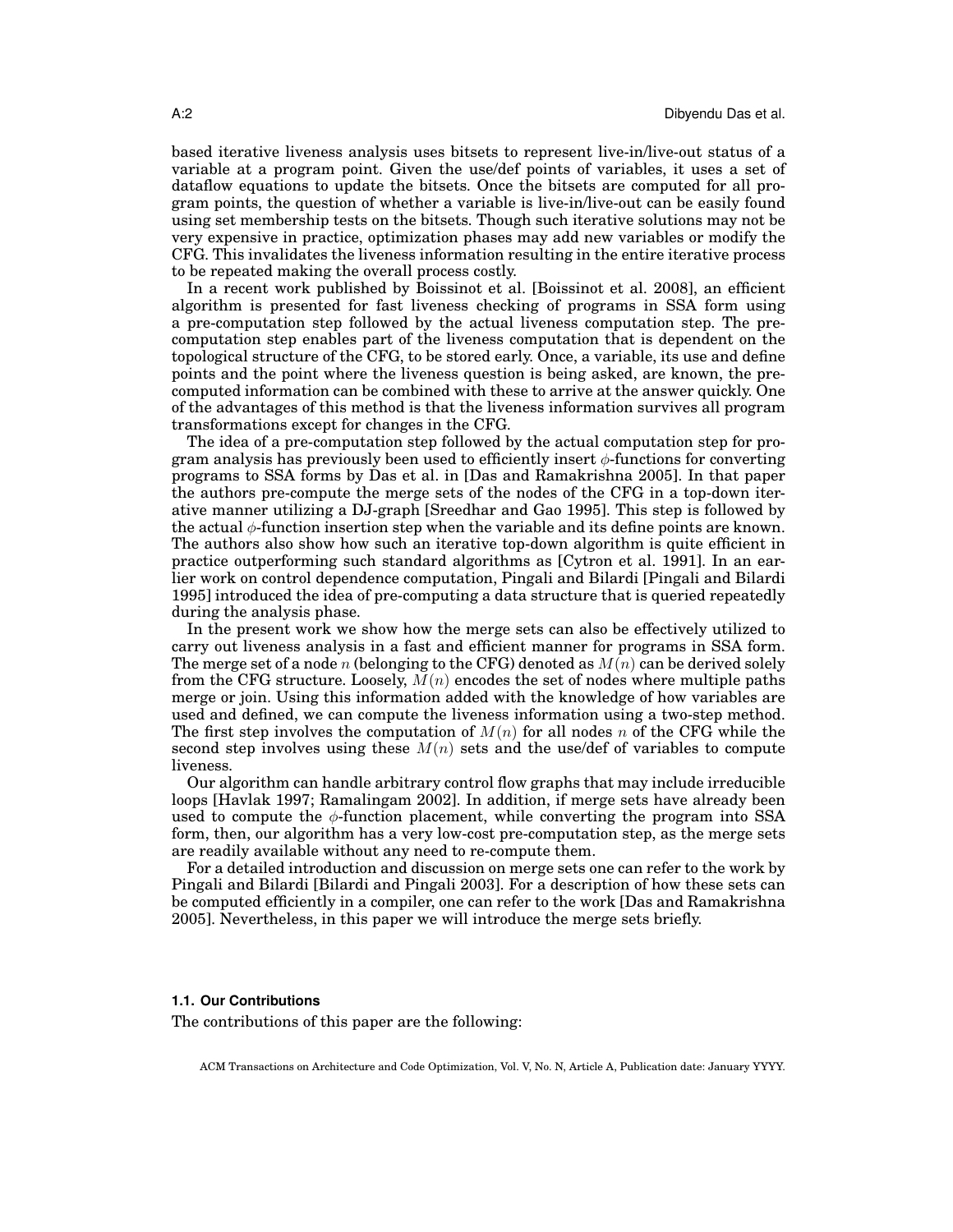- Given a program in SSA form we show how liveness information can be computed simply and efficiently using merge sets. This is the first known instance of merge sets being used for computing SSA-based liveness information.
- Our work provides insight into how merge sets can be visualized as a unifying concept for computing liveness in SSA-form programs with both reducible and irreducible loops, without resorting to additional data structure (like loop nesting forests [Ramalingam 2002]) for handling irreducible loops.
- This work also shows how merge sets provide a scalable mechanism for liveness computation in SSA form due to linear memory requirements (in the size of the CFG) for storing merge sets as opposed to other forms of supporting data-structures which may not scale well with the size of the CFG.
- Finally we present experimental results showing how the new mechanism fares better than the existing mechanisms.

### **1.2. Paper Organization**

The paper is organized as follows. Section 2 provides the preliminary definitions, a motivating example including an overview of merge sets and Boissinot's algorithm. In Section 3 we discuss our new algorithms for computing live-in and live-out for liveness queries at entry/exit of basic blocks. Section 4 contains the correctness proofs. Section 5 deals with experimental results. In Section 6 we provide related work. We end with conclusion and future work in Section 7.

## **2. PRELIMINARIES**

In this section we briefly define the following :

**CFG.**  $CFG = \langle V, E \rangle$  is a tuple consisting of a set of nodes V and a set of directed edges  $E \subseteq V \times V$ , with a special node  $ENTRY(root) \in V$ , from which, there exists a path to every node and a special node  $EXIT \in V$  to which every node has a path. The  $x\stackrel{+}{\rightarrow}y$  notation will represent a path from node  $x$  to node  $y$  in the CFG which is non-empty. Possibly empty paths will be denoted as  $x \stackrel{*}{\rightarrow} y$ .<sup>1</sup>

**Back-Edge**. A back-edge in a CFG is defined to be an edge of the form  $u \rightarrow v$ , when  $v$  is an ancestor of  $u$  in the DFS tree of the CFG. A back-edge free path  $p \, \stackrel{+}{\rightarrow} \, q$ is a path which does not contain any back-edges. Havlak [Havlak 1997] and Ramalingam [Ramalingam 2002] have posited on various interpretations of a back-edge - especially for irreducible graphs. In this work, we will use the definition stated above.

**Dominance**. A transitive, antisymmetric, reflexive relation on V such that, a node v is said to dominate node w, v dom w if every path from  $ENTRY$  to w has v. It can be represented as a tree with  $ENTRY$  as root. If  $v \neq w$ , then v is said to strictly dominate w.

**Dominator Tree.** A dominator tree  $DT = \langle V, E_{DomTree} \rangle$  is a tree whose root node is the  $ENTRY$  node of the CFG, the nodes are the nodes of the CFG and the edges (denoted as D-edges) are  $idom(v) \rightarrow v$  where  $idom(v)$  is the immediate dominator of v. The immediate dominator of v is the closest strict dominator on any path from ENTRY to v. Though  $idom(v) \rightarrow v$  is a directed edge, the reverse edge  $v \rightarrow idom(v)$  is also maintained. This allows us to visualize  $DT$  as a undirected tree.  $2$ 

<sup>&</sup>lt;sup>1</sup>In subsequent diagrams we will omit  $ENTRY$  and  $EXIT$  nodes for simplicity.

<sup>&</sup>lt;sup>2</sup>In subsequent diagrams we will omit the root node for simplicity.

ACM Transactions on Architecture and Code Optimization, Vol. V, No. N, Article A, Publication date: January YYYY.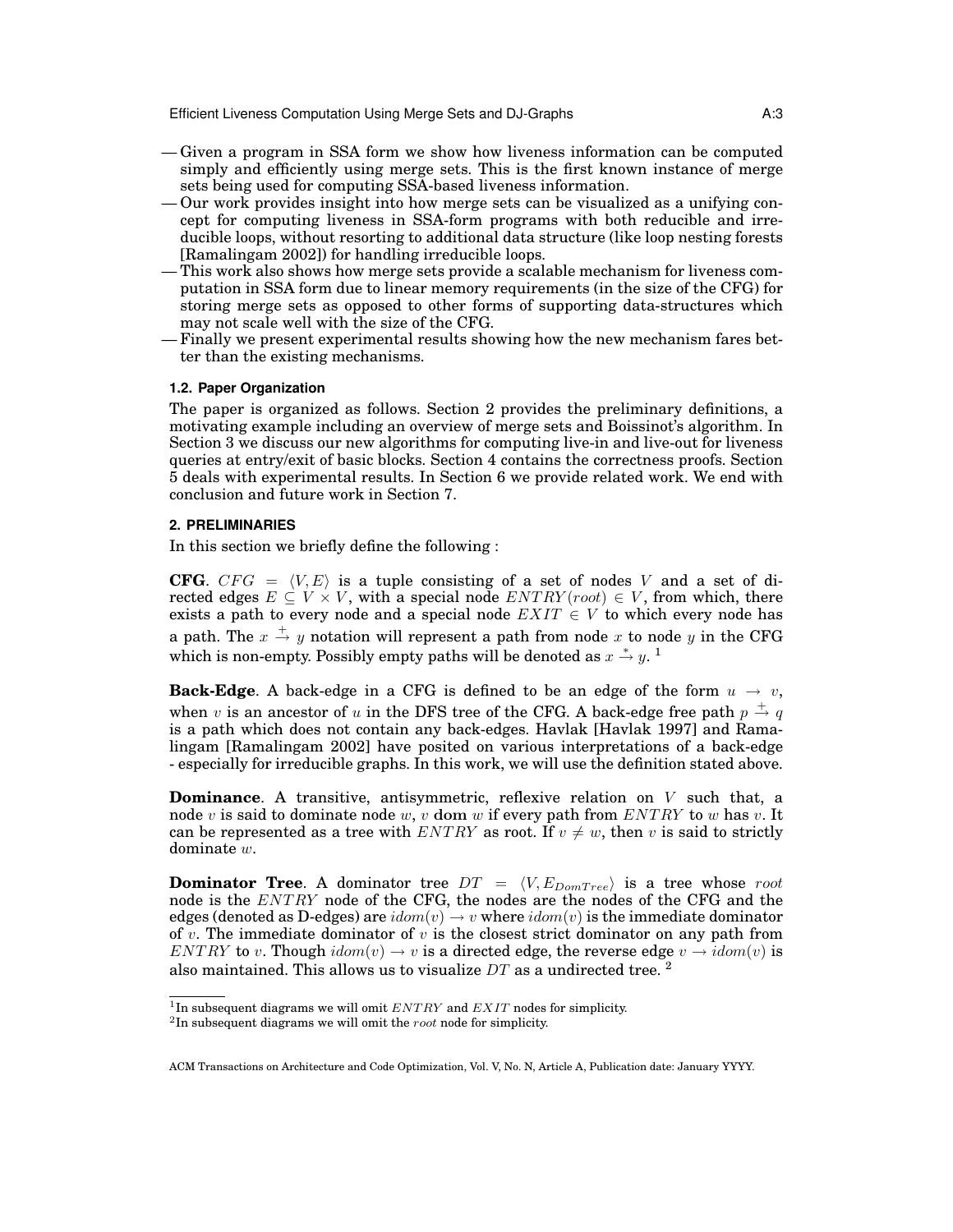**Level.** Level of a node v is the distance of the node from the  $ENTRY$  node in the dominator tree.  $ENTRY$  has level 0, its children have level 1 and so on.

**J-edges**. If  $e = (s, t) \in E$  but s does not strictly dominate t, then e is called a J-edge and s is the source and t the target nodes [Sreedhar and Gao 1995]. We will denote a J-edge as  $s\stackrel{J}{\rightarrow} t.$  A J-edge has the property that  $idom(t)$  strictly dominates s and is an ancestor of s in the dominator tree. This follows from Lemma 3.1 in [Sreedhar 1995].

**Tree-Path**. Let  $\langle V, T \rangle$  be a undirected tree. For  $v, w \in V$ , the notation  $[v, w]$  represents the set of vertices on the simple path joining  $v$  and  $w$ . Similarly, the notation  $[v, w]$  represents the set of vertices on the simple path joining v and w, not including w. For example, in the dominator tree of Figure 1(b) (ignoring the J-edges), [9, 3] denotes the set  $\{9, 8, 3\}$ , while  $[6, 2)$  denotes the set of nodes  $\{6, 3\}$ . This definition can be found in Pingali and Bilardi [Pingali and Bilardi 1995]. Throughout this paper, the tree in question will be the dominator tree DT.

**Shadow(e)**. Given an edge  $e = s \stackrel{J}{\rightarrow} t$ , where  $idom(t)$  is known to strictly dominate s,  $Shadow(s \rightarrow t)$  is defined as the set of nodes in the dominator tree from node s to node  $idom(t)$ , excluding node  $idom(t)$ . In tree-path notation,  $Shadow(s \stackrel{J}{\rightarrow} t) = [s, idom(t)).$  For example,  $Shadow(10 \stackrel{J}{\rightarrow} 8) = [10, 3) = \{10, 9, 8\}$ in Figure 1(b). Also,  $Shadow(5 \stackrel{J}{\rightarrow} 6) = [5, 3) = \{5\}.$ 

**DJ-graph**. Sreedhar et al. [Sreedhar and Gao 1995] define a DJ-graph as a dominator tree with the J-edges added. The DJ-graph is a directed graph and both the D-edges and J-edges are directed edges. Though a D-edge  $idom(v) \rightarrow v$  is a directed edge, the reverse edge  $v \rightarrow idom(v)$  is also maintained. This helps in traversing up and down the DJ-graph using these bi-directional edges. Though subsequent diagrams will show D-edges as directed in one direction, in reality these are bi-directional edges and will be assumed as such.

**S(tatic) S(ingle) A(ssignment) Form**. In compiler design, static single assignment form is an intermediate representation (IR) in which every variable is assigned exactly once. Existing variables in the original IR are split into versions, new variables typically indicated by the name with a subscript, so that every definition gets its own version. In SSA form, use-def chains are factored such that every use has a single definition.

**I(mmediate) DOM(inator) P(ath)**. The immediate dominator path of a node n, denoted as  $IDOMP(n)$ , is the set of nodes lying on the dominator tree from the node  $n$ , all the way up to the root node of the dominator tree. Thus  $IDOMP(n)$  is the tree-path  $[n, root]$  in the dominator tree DT. For example  $IDOMP(8) = [8, root] = \{8, 3, 2, 1, root\}$  in Figure 1(b).  $IDOMP(X)$  where X is a set of nodes is defined as  $IDOMP(X) = \bigcup_{n \in X} IDOMP(n)$ .

φ**-function**. When a program is being put in SSA form multiple definitions of the same variable converge at control-flow join points. In order to disambiguate which of the new variables to use, the SSA form introduces the abstract concept of φ-functions that select the correct one depending on control flow.

ACM Transactions on Architecture and Code Optimization, Vol. V, No. N, Article A, Publication date: January YYYY.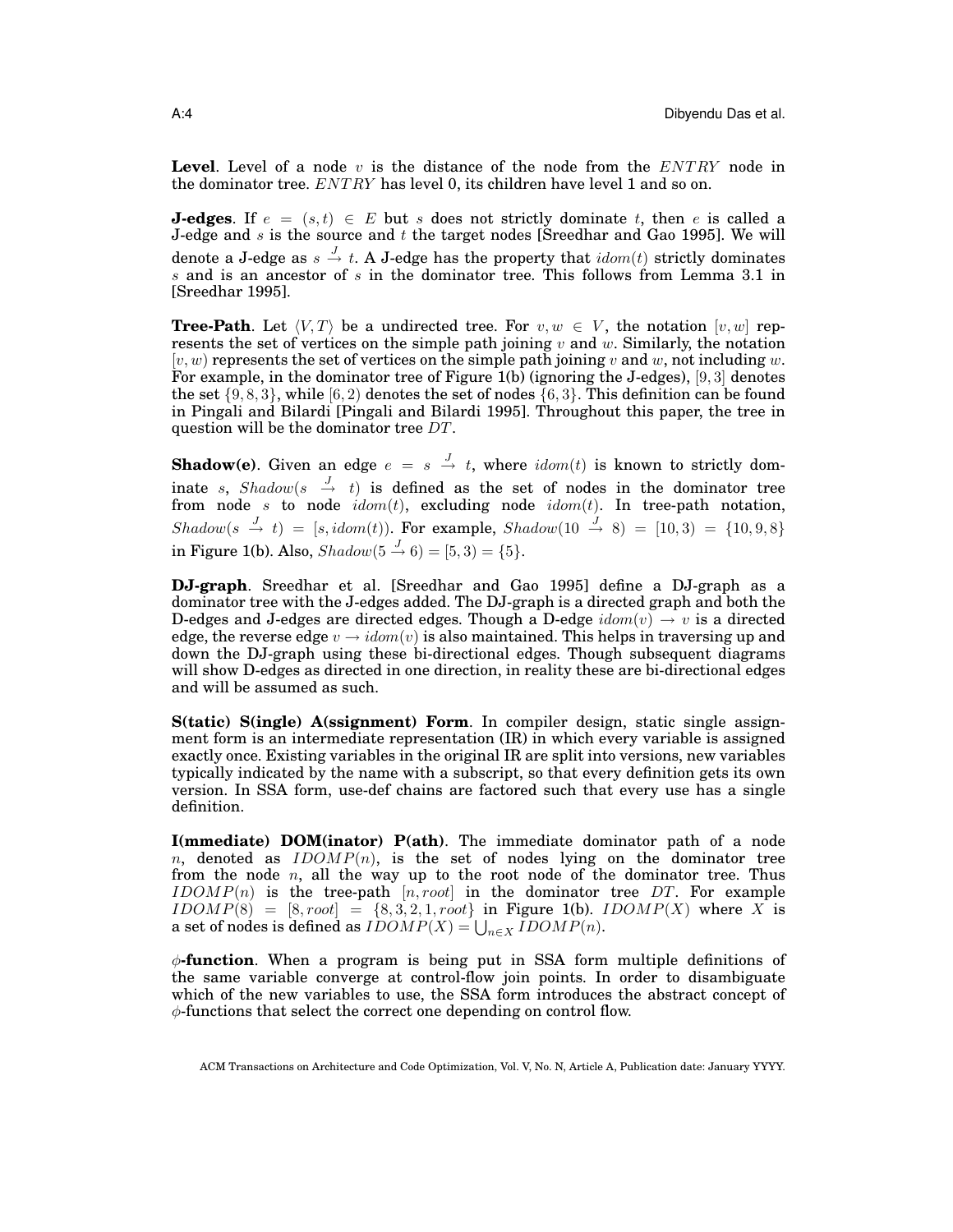**D(ominance) F(rontier).** A node v is said to be in  $DF(w)$ , if a predecessor of v is dominated by w but v is not strictly dominated by w. The transitive closure of  $DF$ is referred to as  $DF^+$ . This relation can be represented by a graph called the DF-graph.

**I(terated) D(ominance) F(rontier)**. Cytron et al. [Cytron et al. 1991] introduced this method for placing  $\phi$ -functions. Finding the  $\phi$ - points for a set  $N_\alpha$  for a variable v is done by seeding the output set with  $N_{\alpha}$ , and adding the DF of each element of the set to it, till no new nodes can be added. Thus,  $IDF(x) = DF^{+}(x)$ . Here,  $N_{\alpha}$  is the set of nodes where variable v is defined.

**IsLiveIn(n,a)**. A variable a is live-in at a node n of a CFG, if there exists a path from node n to a node u where a is used and that path does not contain any definition of a.

**IsLiveOut(n,a)**. A variable a is live-out at a node n if it is live-in at a successor of  $n$ .

Throughout the paper we will use  $def(a)$  to denote the node containing the single dominating definition of a variable a, while  $uses(a)$  will denote the set of nodes which contain the uses of variable a, each such node being dominated by  $def(a)$  as the program is in SSA form.

## **2.1. A Motivating Example**

In the CFG shown in Figure 1(a) derived from [Boissinot et al. 2008], three variables  $w, x, y$  are defined in node 3 while x is used at node 9, y at node 5 and w at node 4. The corresponding DJ-graph and its merge sets are shown in Figure 1(b). The DJ-graph consists of the dominator tree of the CFG with the J-edges superimposed on it. An easy way to visualize the construction of the DJ-graph is to first create the dominator tree of a CFG. Consider  $E_{DomTree}$  to be the set of edges in the dominator tree. Find the set  $E - E_{DomTree}$  i.e. all the edges in the original CFG which are not edges in the dominator tree. This constitutes the set of J-edges. For example, the back edge from node 7 to node 2 in the CFG transforms to a J-edge in the DJ-graph as it does not figure as an edge in the dominator tree. The entire set of J-edges comprises of the  $\text{edges } \{ 7 \stackrel{J}{\rightarrow} 2, 5 \stackrel{J}{\rightarrow} 6, 6 \stackrel{J}{\rightarrow} 5, 4 \stackrel{J}{\rightarrow} 5, 9 \stackrel{J}{\rightarrow} 6, 10 \stackrel{J}{\rightarrow} 8 \}.$ 

If we use Figure 1(a) for the query  $IsLiveIn(10, w)$  (i.e. whether the variable w is live at node 10), the answer we should get is a  $false$  value. This follows from the fact that the only way to reach a use of  $w$  in node 4 from node 10 is via the following path  $10 \rightarrow 8 \rightarrow 9 \rightarrow 6 \rightarrow 7 \rightarrow 2 \rightarrow 3 \rightarrow 4$  in the CFG. But due to variable w being defined in node 3, w is not live at node 10. On the other hand, for the query  $IsLiveIn(8, y)$  we see that the path from node 8 that can reach a use of variable  $y$  in node 5 in the CFG is  $8 \rightarrow 9 \rightarrow 6 \rightarrow 5$  with no  $def(y)$  lying in the path. Hence the query should return a true value.

## **2.2. Merge Set and Merge Relation**

Let us define first the notion of a *join* set  $J(S)$  for a given set of nodes S in a control flow graph. $^3$  Consider two nodes  $u$  and  $v$  and distinct paths from  $u\stackrel{+}{\rightarrow}w$  and  $v\stackrel{+}{\rightarrow}w,$ where  $w$  is some node in the CFG ( $x\stackrel{+}{\rightarrow}y$  denotes a non-empty path). If the two paths

 ${}^{3}$ In English 'join' and 'merge' are synonyms, and in the literature, these two synonyms are used to mean distinct but very-similar and related concepts.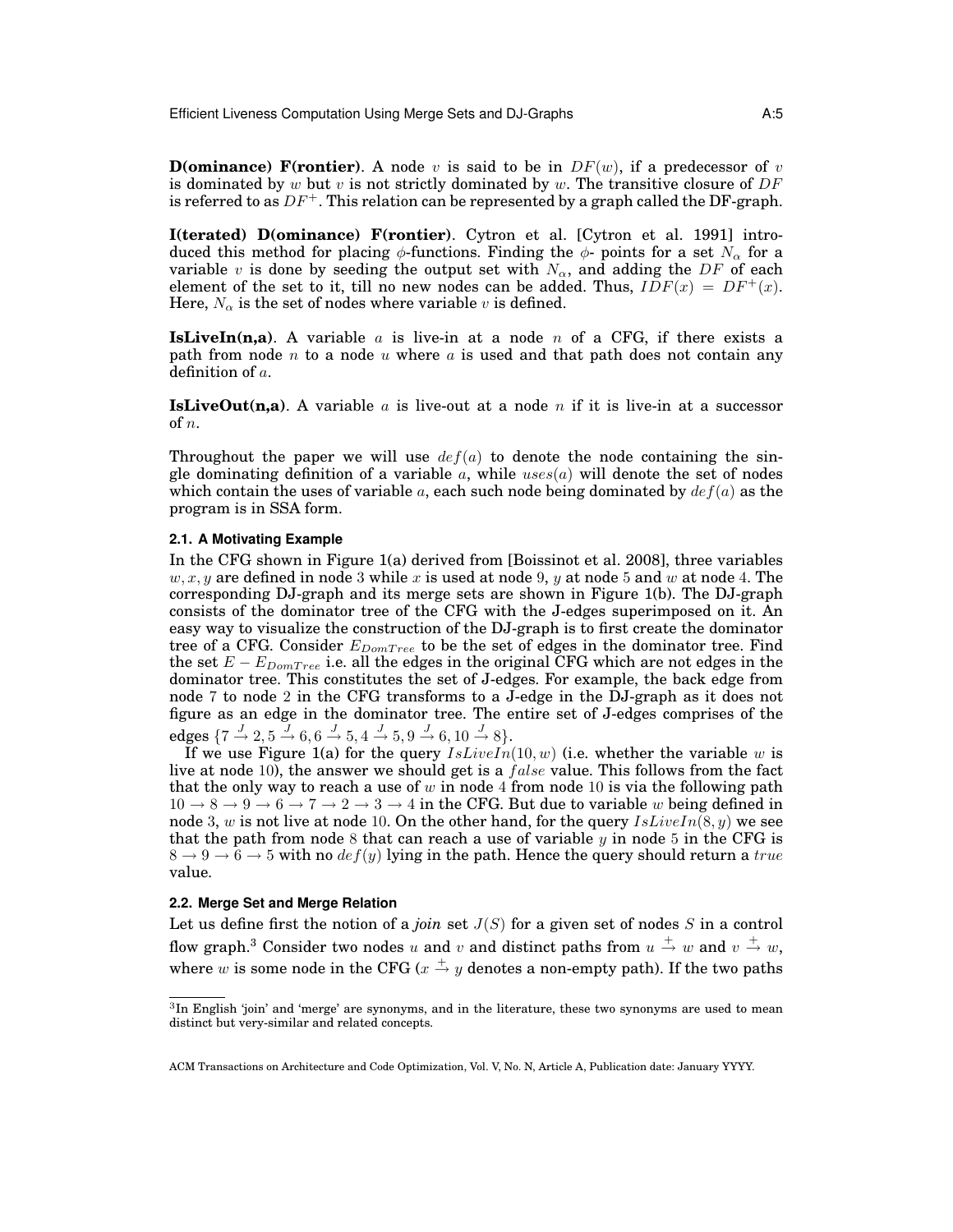

Fig. 1. An example (a) CFG and its corresponding (b)  $DJ - graph$  and Merge Sets

meet only at w then w is in the join set of the nodes  $\{u, v\}$ . For instance, consider nodes 1 and 9 in Figure 1(a). The paths  $1 \rightarrow 2 \rightarrow 3 \rightarrow 8$  and  $9 \rightarrow 10 \rightarrow 8$  meet at 8 for the first time and so  $\{8\} \in J(\{1,9\})$ .

The *merge* relation is defined as a relation  $v = M(u)$  that holds between two nodes u and v whenever  $v \in J({\{root, u\}})$  [Bilardi and Pingali 2003]. We insert a  $\phi$ -function at v for a variable that is assigned at u. For any node  $u \in V$ ,  $v \in M(u)$  if and only if there is a path  $u\stackrel{+}{\rightarrow}v$  that does not contain  $idom(v).$  The merge sets for the nodes of the CFG in Figure 1 are provided. For example, node  $2 \in M(7)$  where the paths  $root \stackrel{+}{\rightarrow} 2$  and  $7 \stackrel{+}{\rightarrow} 2$  meet.

## **2.3. Merge Sets: Computation and Advantages**

 $M(n)$  of a node n can be efficiently computed using a top-down iterative pass over the DJ-graph. A simple and efficient algorithm for construcing merge sets, that handles in a unified manner, both the cases of CFGs with reducible and irreducible loops by a topdown iterative construction algorithm has been given by [Das and Ramakrishna 2005]. In the later sections, we will show that these advantages of merge sets, along with simplicity of construction and storing of DJ-graph could reflect well on the liveness computation.

*2.3.1. Size of merge sets.* One of the important observations on the sizes of merge sets is that for a node n, the average size of  $|M(n)|$  is usually a small constant number irrespective of the size of the CFG. Hence, the total storage requirement for the merge sets of a CFG having V nodes is  $O(|V|)$ . In Table II for the experiments conducted on a set of benchmarks the total merge set storage requirement for a CFG varies from 1.5x to 2.3x of the total size of  $|V|$  on an average.

*2.3.2. Handling irreducible loops in CFGs.* The other observation is that using merge sets removes the need for special cases that are needed for programs with irreducible loops. [Havlak 1997; Ramalingam 2002] use special and non-trivial constructions for handling the back edges in these programs with these kinds of loops.

Irreducible loops create issues as *back edges* are not well-defined in CFGs as shown in [Havlak 1997; Ramalingam 2002]. Identifying back-edge targets for irreducible loops usually requires pre-processing of the CFG. The pre-computation steps

ACM Transactions on Architecture and Code Optimization, Vol. V, No. N, Article A, Publication date: January YYYY.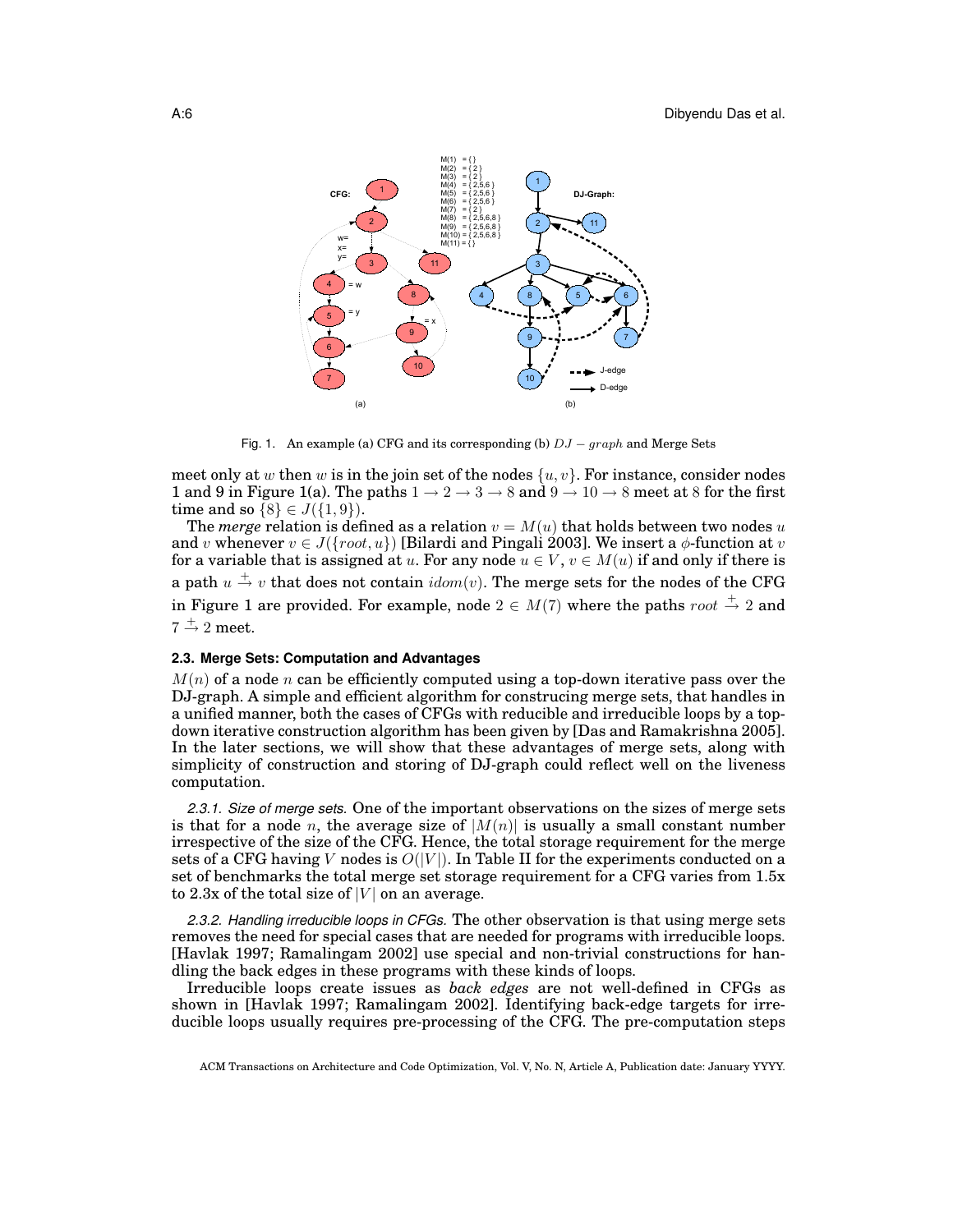in Boissinot's algorithm [Boissinot et al. 2008] is dependent on the formation of a set called the  $T_q$  set which contains all back-edge targets relevant for a liveness query at node  $q$ . When irreducible loops appear, this algorithm suffers from increased complexity due to additional pre-processing.

A merge set based pre-computation mechanism does not suffer from these drawbacks as CFGs with reducible and irreducible loops are handled in a unified manner by the top-down iterative merge set construction algorithms. Irreducible loops may lead to multiple top-down passes during merge set construction phase, depending on the number of nodes that make up such irreducible loops [Das and Ramakrishna 2005]. Since the number of nodes which make up an irreducible loop is small in practice, the number of passes are usually constrained to a small number. Also, our liveness query algorithms do not depend on finding back edges of loops.

## **2.4. Boissinot's Algorithm**

In this part we will briefly describe Boissinot's approach to answer the IsLiveIn/IsLiveOut queries for SSA-form programs. As stated in the introduction, the algorithm is divided into two phases. The first phase computes certain path-specific information of the CFG, which is subsequently used in the second phase to answer the liveness queries. For a variable a, assume that the dominating definition is at node d, a use is at node  $u \in uses(a)$ , and the liveness query is being asked at node q via  $IsLiveIn(q, a).$ 

Boissinot's algorithm relies on two observations. The first is that  $a$  is live-in at  $q$  if a back-edge-free path  $q\stackrel{+}{\rightarrow}u,$  exists (assuming  $q\neq u$ ). Also,  $d$  should not be part of this path. Using this observation, Boissinot define a reduced graph  $\widetilde{G}$  from G such that it contains all the nodes and edges of  $G$ , excepting the back edges. If  $x\stackrel{+}{\rightarrow}y$  is a valid path in  $\tilde{G}$ , it is said that y is reduced reachable from x. For each node x, the nodes that are reduced-reachable from x are stored in the set  $R_x$ . It can be seen that when  $u \in R_a$ , a is live-in at  $q$ .

The second observation derives from paths that contain back-edges. Even if there exists no reduced-reachable path from  $q\overset{+}{\rightarrow}u,$  one may still reach  $u$  from  $q$  by following a mix of reduced-reachable paths and back-edges. There may be multiple such paths which may reach  $u$  from  $q$ , but the existence of one where  $d$  does not appear suffices to make a live at  $q$ . To take care of the presence of back-edges, the relevant back-edge target nodes that may affect the answer of a liveness query at  $q$  are stored in the set  $T_q$ . A set of recursive data-flow equations are defined to compute  $T_q$  as shown below.  $T_q^i = \bigcup_{i=0}^{\infty} T_q^i$ 

 $T_q^i = \bigcup_{t \in T_q^{i-1}} T_t^{\uparrow}, T_q^0 = \{q\}$  $T^\uparrow_t = \{ t^{'} \in V \backslash R_t | \exists s^{'} \in R_t \wedge (s^{'},t^{'}) \in E^\uparrow \}, \text{ where, } E^\uparrow \text{ is the set of back-edges.}$ 

Boissinot's algorithm now proceeds to the second phase where it answers a query about the live-in status of a variable  $a$  at node  $q$ . For this, it includes only nodes that belong to  $T_q$  which are additionally dominated by d, calling it the  $T_{(q,a)}$  set. For every node in  $T_{(q,a)}$ , if a  $u$  is reachable in  $G,$  the algorithm returns a  $true$  value. If none of the  $u \in uses(a)$  is reachable it returns a *false* value. The live-out status of a variable can be computed similarly.

For the example in Figure 1(a) let us try to evaluate  $T_9 = \bigcup_{i=0}^{\infty} T_9^i = T_9^0 \cup T_9^1 \dots$ which is required in order to answer the  $IsLiveIn(9, w)$  query. From the equations,  $T^0_9=\{9\}$ .  $T^{\bar 1}_9=\bigcup_{t\in T^0_9}T^{\uparrow}_t.$  As  $T^0_9=\{9\}$ ,  $T^1_9=T^{\uparrow}_9.$   $R_9=\{6,7,10\}.$  We now need to find  $\{t^{'}\in V\setminus R_{9}|\exists s^{'}\in R_{9}\land(s^{'},t^{'})\in E^{\uparrow}\}.$   $E^{\uparrow}=\{10\rightarrow8,7\rightarrow2,6\rightarrow5\}$  is the set of back-edges.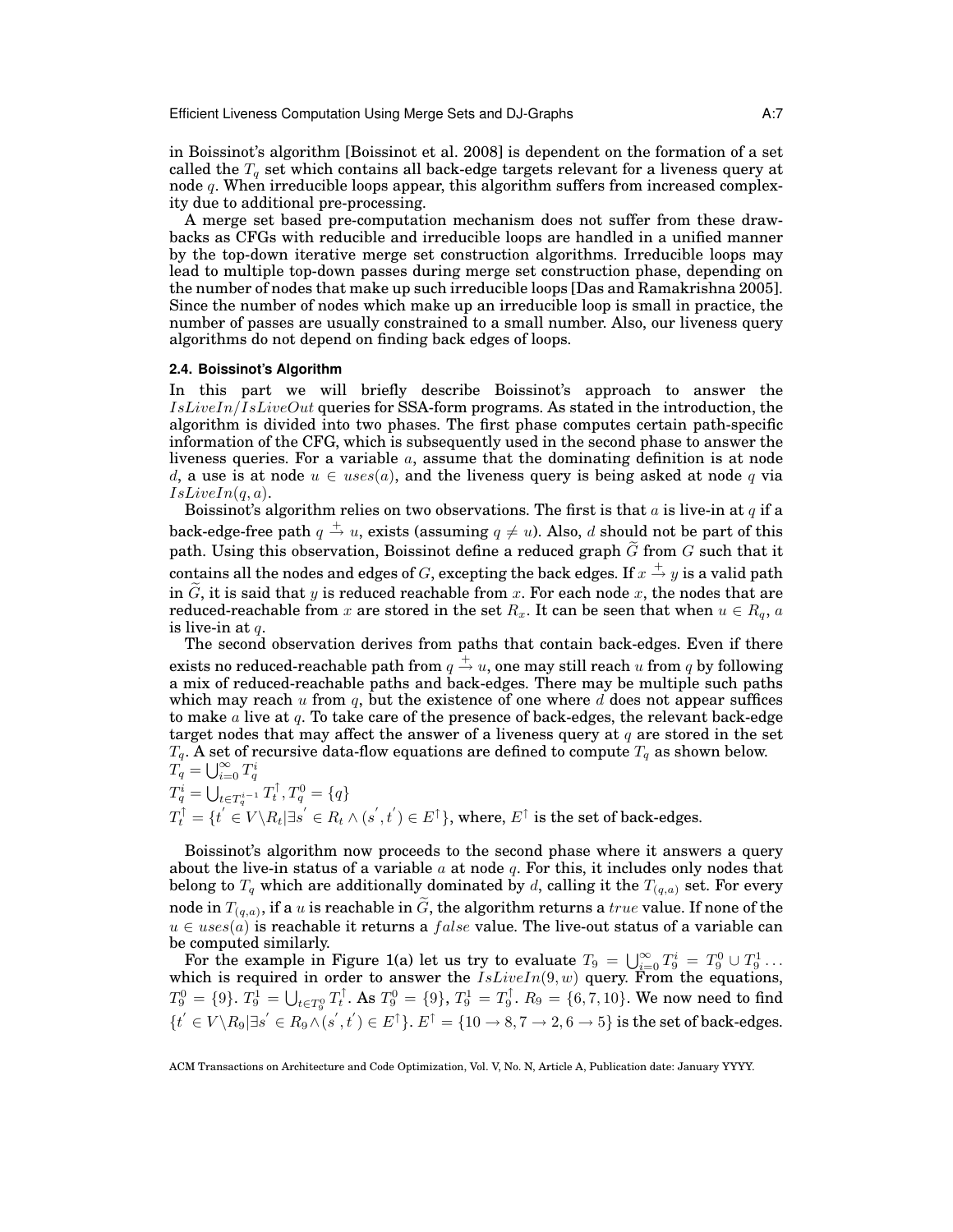

Fig. 2. The intuition behind using Merge Sets for Liveness

 $T_9^\uparrow$  can now be computed as  $\{2,5,8\}$  as these are the nodes in  $E^\uparrow$  whose sources are in  $R_9$  but targets are in  $V \ R_9$ .  $T_9$  will eventually be  $\{2, 5, 8\}$ . Nodes 5 and 8 are two nodes which are part of  $T_9$  and are dominated by  $def(w)$ . But from none of these nodes can we reach the  $use(w)$  at node 4 using the reduced reachability graph. Hence  $IsLiveIn(9, w)$ query returns a *false* value.

The primary disadvantage of Boissinot's approach is that it is an involved algorithm and can theoretically perform sub-optimally in the presence of irreducible loops. In the next section, we present an algorithm that is theoretically much simpler and performs well practically.

## **3. NEW ALGORITHM FOR COMPUTING LIVENESS OF VARIABLES**

We will now outline new algorithms called the *IsLiveInUsingMergeSet* and IsLiveOutUsingMergeSet for computing the liveness information of variables at the entry and exit of basic blocks. These can also be used for computing liveness information at arbitrary points inside basic blocks. The algorithms are designed along the lines of the  $IsLiveIn$  and  $IsLiveOut$  query algorithms as outlined in Boissinot et al. [Boissinot et al. 2008], the main difference being that our algorithms provide for liveness information using the pre-computed merge sets and dominator tree. Our algorithms assume that the merge sets of the nodes of a CFG have been pre-computed and  $\forall n \in V$ , the set  $M(n)$  is available. As stated earlier, if a merge set based  $\phi$ -function placement algorithm is used for SSA construction, these sets may be readily available. In optimizers, where conversion to SSA form happens through more conventional algorithms as [Cytron et al. 1991], merge sets will need to be pre-computed, preferably via the top-down iterative process mentioned earlier.

## **3.1. Informal reasoning of Using Merge Sets**

To clarify the role of merge sets in liveness analysis, assume that we are trying to answer the  $IsLiveIn(n, a)$  query. In Figure 2 we show two general cases where the variable a is defined at node X and used at node u and X dominates u (where  $u \in$  $uses(a)$ ). In the case in Figure 2(a), for paths without loops, since n does not dominate  $u,$  there are paths  $n\stackrel{+}{\rightarrow}m$  and  $p\stackrel{+}{\rightarrow}m$  where  $p\neq m.$  Also  $m$  dom  $u$  holds as given in the figure. Thus, m becomes a merge point for n and  $m \in M(n)$ . According to  $I\tilde{slive}In, a$  is live-in at  $n$  because the path  $n\stackrel{+}{\rightarrow}m\stackrel{+}{\rightarrow}u$  via which  $u$  is reachable from  $n$  does not have a define of variable a. Thus,  $m \in M(n)$  and m dom u hold true when  $IsLiveIn(n, a)$  is true.

For the case in Figure 2(b), which involves a back-edge, there are paths,  $n \, \stackrel{+}{\to} \, m$ and  $X\stackrel{+}{\rightarrow}m.$  Also  $m$  dom  $u$  holds according to the figure and  $m\in M(n).$  According to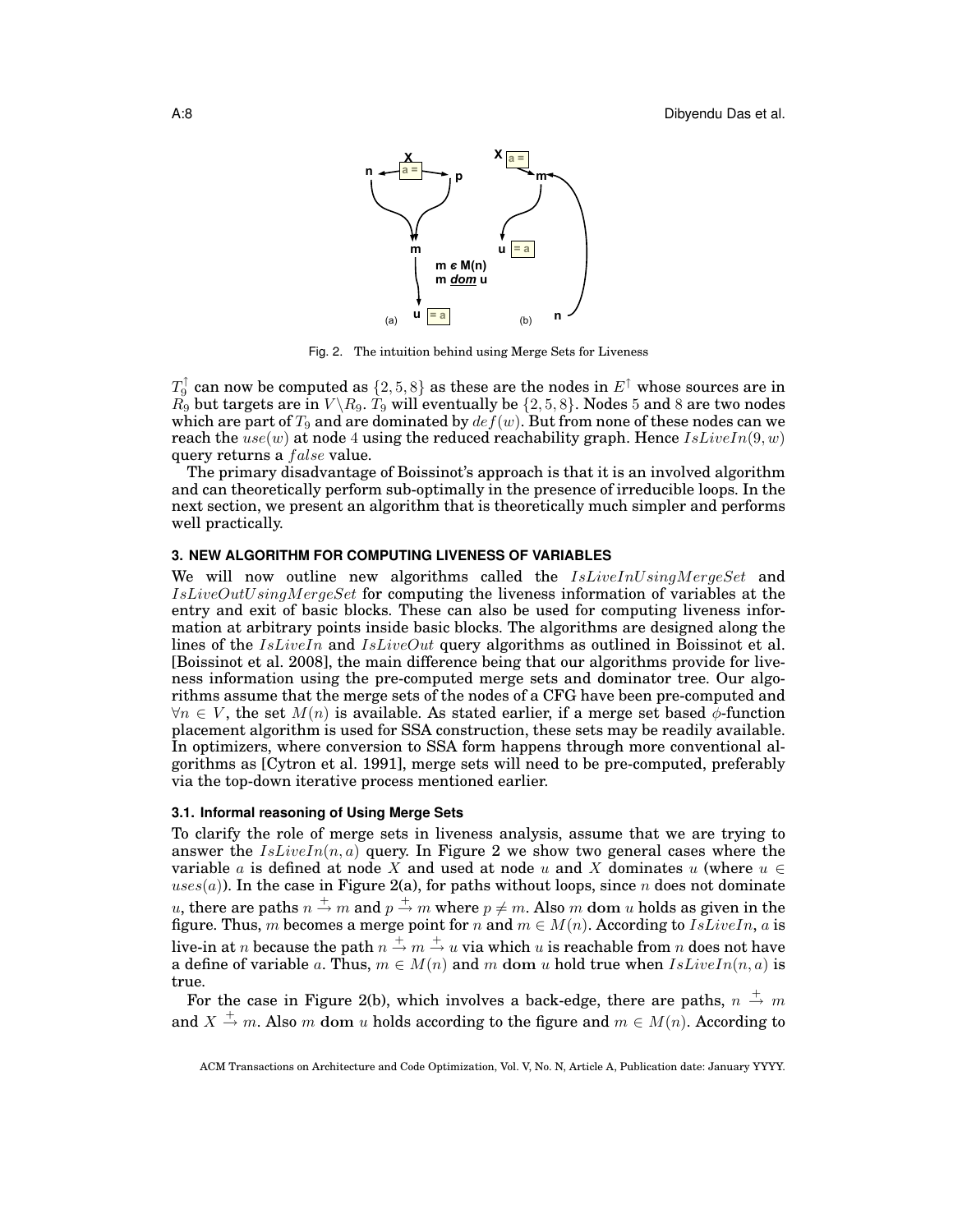**ALGORITHM 1:** Algorithm for IsLiveInUsingMergeSet

**Input**: Node n, Variable a. **Output**: bool. **1**  $M^{r}(n) = M(n) \cup \{n\};$  // Create a new set from the merge set **<sup>2</sup>** // Iterate over all the uses of a **3 for**  $t \in uses(a)$  **do 4 while**  $t \neq def(a)$  **do 5 if**  $t \cap M^{r}(n)$  **then 6 d return** true; **<sup>7</sup> end 8**  $\begin{bmatrix} \n\cdot & \cdot \\
\cdot & \cdot \\
\cdot & \cdot\n\end{bmatrix}$   $t = \text{dom-part}(t); \text{ // } \text{Climb up from node } t \text{ in the DJ-Graph}$ **9** / // dom-parent returns the parent node in DT **<sup>10</sup> end <sup>11</sup> end** 12 return  $false$ ;

 $IsLiveIn,$  the path  $n\stackrel{+}{\rightarrow}m\stackrel{+}{\rightarrow}u$  does not have a definition of  $a$  and hence  $a$  is live-in at  $n.$ In this case, too,  $m \in M(n)$  and m dom u hold true when  $IsLiveIn(n, a)$  is true. Thus, for both of these cases we see that for a use  $u$ , there exists a node  $m$  that dominates  $u$ and node m belongs to  $M(n)$ .

For the cases above, n does not dominate u. If there is a single path from n to  $u$ , then, n should dominate u. If  $def(a)$  does not appear in  $n \stackrel{+}{\rightarrow} u$ , then  $IsLiveIn(n, a)$  is also true. Hence, for liveness queries we need to check whether  $\exists s \in \{M(n) \cup \{n\}\}\$  and  $s$  dom  $u$ . This observation is the basis of our algorithms that follow. Similar observation can be made when  $IsLiveIn(n, a)$  is false. In such cases, we encounter  $def(a)$ before encountering any node in  $\{M(n) \cup \{n\}\}\$  when we climb up from u using the tree-path [u, root]. Note that node n may belong to the set  $M(n)$ .

We will use the notation  $M^{r}(n)$  to denote  $\{M(n) \cup \{n\}\}\$ . IsLiveIn(n, a) can now be defined as:

 $IsLiveIn(n, a) = \exists u \in uses(a)|M^r(n) \cap [u, def(a)) \neq \phi$ where  $[u, def(a)] = (IDOMP(u) - IDOMP(def(a))).$ 

## **3.2. Algorithm** IsLiveInUsingMergeSet

As the firststep of computing  $IsLiveInUsingMergeSet(n, a)$ , we create the  $M<sup>r</sup>(n)$  set by adding the node n to the  $M(n)$  set as shown in Line 1 of Algorithm 1. In the next step shown in Line 3, we loop over all the nodes in  $uses(a)$ . For each node  $t \in uses(a)$ , we climb up the dominator tree if we do not encounter one of the nodes in  $M^{r}(n)$  before encountering the  $def(a)$  node. In brief, we check the nodes in the tree-path  $[u, def(a))$ , where  $u \in uses(a)$ , to see whether we encounter a node  $m \in M^{r}(n)$ . This is depicted in the while loop from Lines 4 to 10. When  $[u, def(a)) \cap M^{r}(n)$  is not an empty set, the variable  $a$  is designated live-in at node  $n$  and the algorithm returns a true value. After traversing through all the nodes in  $uses(a)$  if we do not encounter  $M<sup>r</sup>(n)$  in any  $[u, def(a))$ , then a is not regarded as live-in at n and the algorithm returns a false value. The pre-computed (or available) merge sets are preserved and used during this liveness query step.

Let us use the new  $IsLiveInUsingMergeSet$  to answer the liveness queries as in Section 2. For the query  $IsLiveInUsingMergeSet(10, w)$  we first compute  $M<sup>r</sup>(10)$ . Using the merge sets given in Figure 1 we see that  $M^{r}(10) = \{2, 5, 6, 8, 10\}$ . Also,  $def(w) = \{3\}, uses(w) = \{4\}$  and  $[u, def(a)] = [4, 3] = \{4\}.$  If we climb up the dominator tree starting at node 4, the first node we reach is node 3 before we encounter any of the nodes in  $M<sup>r</sup>(10)$ . This implies that the while loop at Line 4 exits and a  $false$  value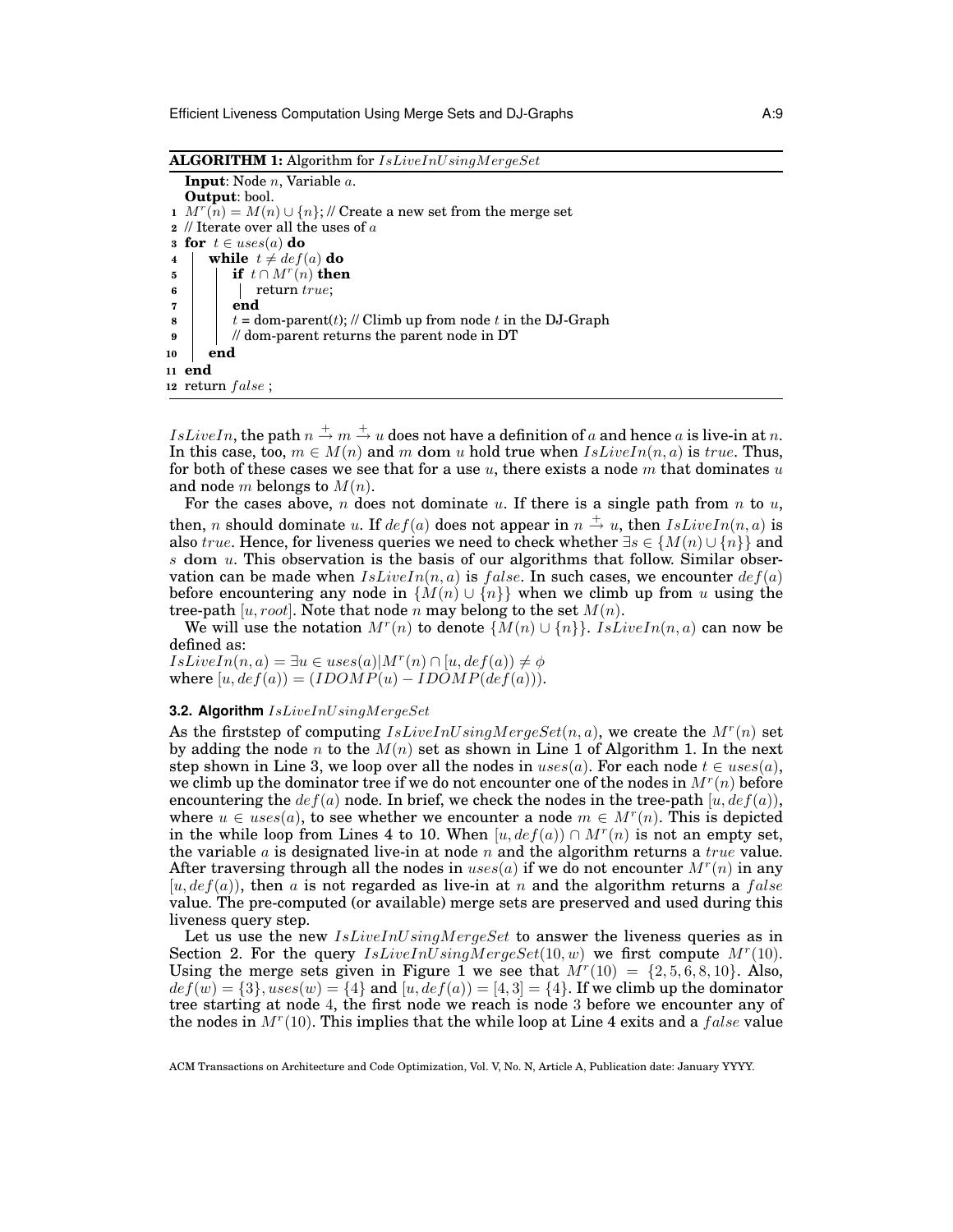

Fig. 3. Working of IsLiveInUsingMergeSet

**ALGORITHM 2:** Algorithm for IsLiveOutUsingMergesSet

**Input**: Node n, Variable a. **Output**: bool. **1 if**  $def(a) = n$  **then 2**  $\vert$  **return** uses(a) \def(a)  $\neq \phi$ ; **<sup>3</sup> end 4**  $M_s(n) = \phi$ ; **5** // Iterate over  $succ(n)$  - successors of node n **6 for**  $w \in succ(n)$  **do**<br>**7**  $M_e(n) = M_e(n)$ **7**  $M_s(n) = M_s(n) \cup M^r(w)$ ; **<sup>8</sup> end <sup>9</sup>** // Iterate over all the uses of a **10 for**  $t \in uses(a)$  **do 11 while**  $t \neq def(a)$  **do 12 if**  $t \cap M_s(n)$  **then** 13 **return** true; **<sup>14</sup> end** 15  $t = \text{dom-parent}(t)$ ; **<sup>16</sup> end <sup>17</sup> end** 18 return false;

is returned. Hence, node w is not live-in at node 10 as  $[4,3) \cap M^{r}(10)$  is empty. For the query  $IsLiveInUsingMergeSet(8, y), M<sup>r</sup>(8) = {2, 5, 6, 8}.$   $def(y) = {3}, uses(y) = {5}$ and  $[u, def(a)] = [5, 3) = \{5\}$ . Node 5 in the DJ-graph also belongs to  $M<sup>r</sup>(8)$ . Hence  $[5,3) \cap M^{r}(8)$  is non-empty and a true value is returned by the algorithm implying that  $y$  is live-in at node 8.

In Figure 3(a) we show the case for  $IsLiveInUsingMergeSet(10, w)$ . The working of IsLiveInUsingMergeSet(8, y) is depicted in Figure 3(b). The Start and End markers specify the start and end nodes of the upward walks of the dominator tree.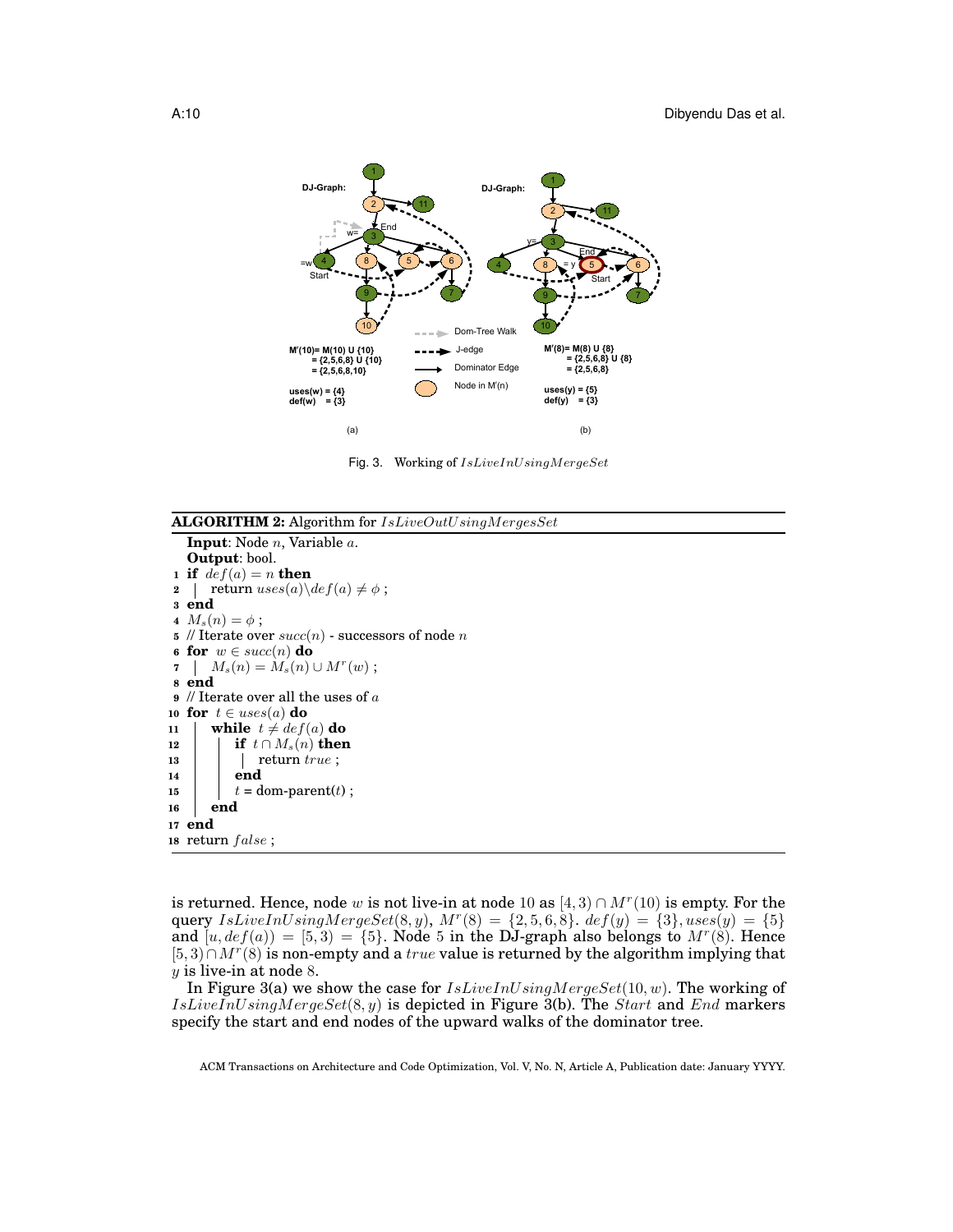**ALGORITHM 3:** Algorithm for ComputeSuccMergeSetsInDJGraph

**Input**: GraphNode *n*, bool *Visited* array. **Output**:  $M_s(n)$ ,  $\forall n \in DJ - Graph$ . **1**  $M_s(n) = \phi$ ; **2** Visited(n) = true ; **3 for**  $w \in succ(n)$  **do**  $\begin{aligned} \textbf{4} \quad | \quad M_s(n) = M_s(n) \cup M^r(w) \; ; \end{aligned}$ **5 if** Visited(w) = false **then**  $6$  | ComputeSuccMergeSetsInDJGraph $(w)$ ; **<sup>7</sup> end <sup>8</sup> end**

**ALGORITHM 4:** Algorithm for optimized IsLiveOutUsingMergeSet

```
Input: Node n, Variable a, M_s(n), \forall n \in DJ - Graph.
   Output: bool.
 1 if def(a) = n then
2 | return uses(a) \de^{\dagger}(a) \neq \phi;
3 end
4 // Iterate over all the uses of a
5 for t \in uses(a) do
6 while t \neq def(a) do
7 if t \cap M_s(n) then
8 | | | return true ;
9 end
10 t = \text{dom-parent}(t);
11 end
12 end
13 return false;
```
## **3.3. Algorithm** IsLiveOutUsingMergeSet

In this section we outline how the liveout sets can be computed for variables without computing the live-in sets for all the successor nodes of a basic block where live-out sets are being computed. First, we need to compute the  $M_s$  sets using the merge sets of the successor nodes of node n. This is shown in Line  $4-8$  of Algorithm 2. The algorithm then proceeds to use the same logic as  $IsLiveInUsingMergeSet$  i.e. traversing up the dominator tree from the  $uses(a)$  set, the only difference being the use of  $M_s$  set instead of  $M<sup>r</sup>(n)$ . The details are provided in Algorithm 2. The special case of live-out being computed for the  $def(a)$  node can be found in Lines 1–3.

 $IsLiveOutUsingMergeSet$  may be invoked for the same node multiple times. Hence, we can optimize Algorithm 2 further by carrying out an initial top-down pass over the DJ-graph to pre-compute the  $M_s$  sets as shown in Algorithm 4. This is done using a separate function called ComputeSuccMergeSetsInDJGraph shown in Algorithm 3. The  $M_s$  sets can now be used without the need of computing them during each invocation of IsLiveOutUsingMergeSet.

## **3.4. Average Case Complexity of the Liveness Algorithms**

The complexity of computing the merge sets is linear on an average as shown in [Das and Ramakrishna 2005]. The complexity of  $IsLiveInUsingMergeSet$  is controlled by the outer loop of Line 3 in Algorithm 1, which depends on the size of the use sets of variables. Let  $|uses(a)|$  denote the size of the use set for variable a, and  $|uses(a)|_{avg}$ is the average number of nodes that need to be traversed in Line 3 of the for loop.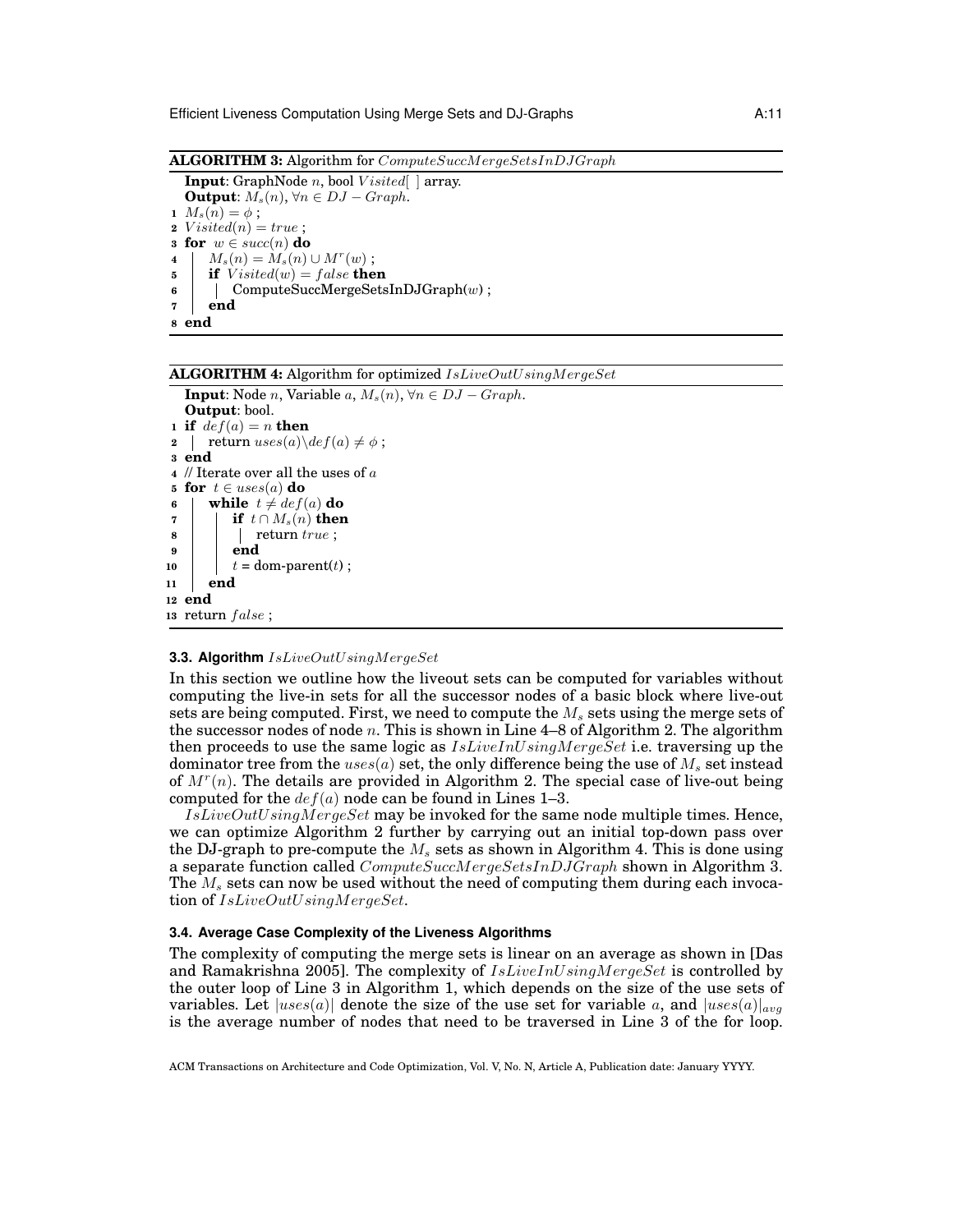The while loop in Line 4 of the algorithm climbs up the dominator tree traversing the  $IDOMP(x) = [x, root]$  where  $u \in uses(a)$ . The size of  $IDOMP(u)$  is controlled by the height of the node  $u$  in the dominator tree. Assume that the average height of a node in the dominator tree is given by  $h_{avg}^{DomTree}$  and given that the intersection operation in Line 5 takes a small constant time, the complexity of the algorithm is given by  $O(|uses(a)|_{avg} * h_{avg}^{DomTree})$ . Boissinot et al. show that for a large suite of benchmarks  $|uses(a)|_{avg}$  is usually a small constant. Hence the complexity of  $IsLiveInUsingMergeSet$  query is  $O(h_{avg}^{DomTree})$  for all practical purposes.

 $IsLiveOutUsingMergeSet$  has an added complexity in computing  $M_s$  sets whose complexity is  $O(|V_{succAvg}|)$ , where  $|V_{succAvg}|$  is the average number of successor nodes of a node. Thus, the total complexity is  $O(|V_{succAvg}| + (|uses(a)|_{avg}*h_{avg}^{DomTree}))$  where the second part of the complexity expression is due to Line 5–11 of Algorithm 4. The entire expression simplifies to  $O(|V_{succAvg}|+h_{avg}^{DomTree})$  under the assumption of small constant size of  $|uses(a)|_{avg}$ . Rigorous complexity computation of our algorithms along the lines of [Blieberger 2006] has not been attempted in this paper.

## **4. CORRECTNESS PROOFS**

The following lemmas demonstrate how liveness analysis can be correctly computed using merge sets and DJ-graphs. We will provide the proof of correctness of IsLiveInU singMergeSet(n, a). The correctness of live-out can be derived along similar lines. For the proofs we will only discuss the general case when there exists a path from node n to  $u, u \in uses(a)$  and  $n, M(n)$  and u are distinct. For other cases, proofs can be worked out on similar lines.

The basic step used in  $IsLiveInUsingMergeSet(n, a)$  is a bottom-up traversal of the DJ-graph from each use  $u \in uses(a)$ , till an element  $m \in M^{r}(n)$  is found. If found, the algorithm returns a true value. If, instead, a  $def(a)$  is encountered,  $\forall u \in uses(a)$ , then, a *false* value is returned. Thus, the correctness of the algorithm is dependent on proving whether  $IsLiveIn(n, a) = \exists u \in uses(a)|M^r(n) \cap [u, def(a)) \neq \emptyset$ . We will assume absence of any un-initialized variables. Also we will use the terms  $root$  and  $ENTRY$ interchangeably.

LEMMA 4.1. *In a CFG, for nodes* n and u, if there is a path  $n \stackrel{+}{\rightarrow} u$  then  $\exists m \in M^{r}(n)$ *such that* m dom u*.*

PROOF. If all paths from  $root \stackrel{+}{\rightarrow} u$  is of the form  $root \stackrel{+}{\rightarrow} n \stackrel{+}{\rightarrow} u$  then n dom u holds. Also, by definition,  $n \in M^{r}(n)$ . Else, if n does not dominate u there are paths root  $\stackrel{+}{\rightarrow} w \stackrel{+}{\rightarrow} u$  and  $n \stackrel{+}{\rightarrow} w \stackrel{+}{\rightarrow} u$  such that w dom u. This implies  $w \in M(n)$ . Hence  $w \in M^{r}(n)$ . w is assumed to be distinct from u.

For the lemmas that follow, if multiple nodes  $m_1, \ldots, m_k$  dominate u, then we will use that node  $m$  such that  $\forall m_i, level(m) > level(m_i)$ . Thus,  $\forall m_i, m_i$  dom  $m$  and assume  $m$ to be distinct from  $u$ .

LEMMA 4.2. In an SSA-form program, for node n and variable a,  $IsLiveIn(n, a)$  $returns\ true\ \Longleftrightarrow\ \exists u\in uses(a)| M^{r}(n)\cap [u,def(a))\neq \phi$ 

**PROOF.** ( $\Leftarrow$ ) : Assume for some  $m \in M^{r}(n)$  there  $\exists u \in uses(a)$  such that  $m \cap [u, \text{def}(a)] \neq \phi$ . Hence m dominates u and  $\text{def}(a)$  dominates m. This is due to two reasons. Firstly, all  $uses(a)$  should be dominated by  $def(a)$ . Secondly,  $def(a)$  should dominate m otherwise in the  $IDOMP(u)$  tree-path  $def(a)$  will appear prior to m. Now if we assume that  $IsLiveIn(n, a)$  is  $false$ , then,  $def(a)$  should appear in each and every path from  $n$  to  $u$ , denoted as  $n\stackrel{+}{\rightarrow}u.$  Hence any such path should follow the pattern

ACM Transactions on Architecture and Code Optimization, Vol. V, No. N, Article A, Publication date: January YYYY.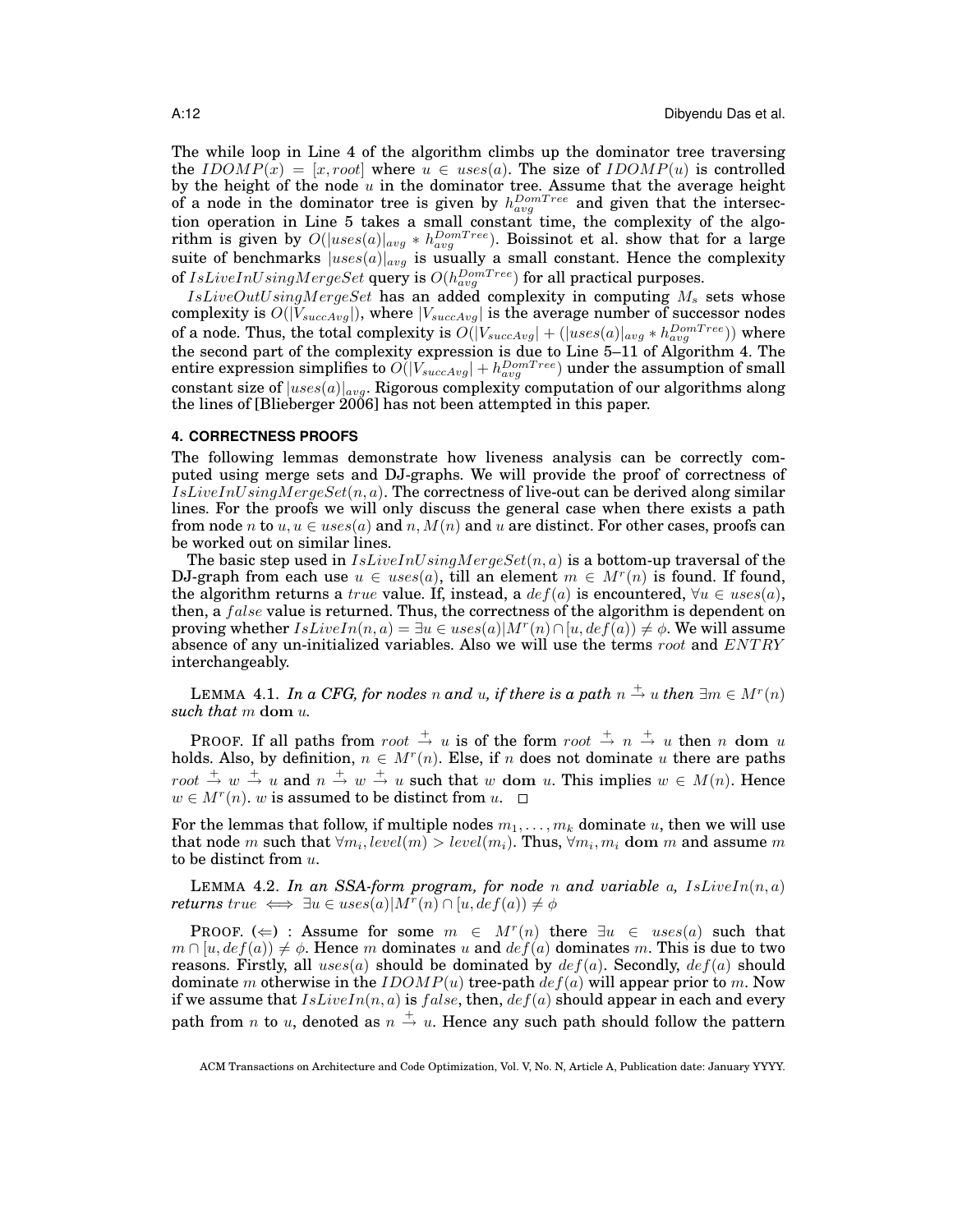$n \stackrel{+}{\rightarrow} def(a) \stackrel{+}{\rightarrow} u$  (assume  $n, def(a)$  and  $u$  are distinct). Also, since  $def(a)$  dominates  $m$ and  $m$  dominates  $u$ , the path should follow the pattern,  $n\stackrel{+}{\rightarrow} def(a)\stackrel{+}{\rightarrow} m\stackrel{+}{\rightarrow} u$  (assume  $m$  and  $def(a)$  are distinct). But we know that  $m\in M^r(n).$  This means that, there must exist another path from the start node  $ENTRY$  to m that bypasses n, otherwise m would not have been in the merge set of  $n$ . This implies the existence of a path of the form  $ENTRY\,\stackrel{+}{\to}\,m\,\stackrel{+}{\to}\,u.$  In such a case,  $def(a)$  can no longer dominate  $u,$  as we can reach u without passing through  $def(a)$ . This is a contradiction as we assumed  $def(a)$ to dominate  $uses(a)$ . Hence,  $IsLiveIn(n, a)$  has to be true (by contradiction).

( $\Rightarrow$ ) : Assume now that IsLiveIn(n, a) is true. This implies that  $\exists u \in uses(a)$ , such that the path  $n \stackrel{+}{\rightarrow} u$  does not have  $def(a)$  on that path. We will consider two cases:

**Case 1**: Assume that node *n* dominates *u*. This implies that  $n \in IDOMP(u)$ . As  $n \in M^{r}(n)$ , hence,  $M^{r}(n) \cap IDOMP(u) \neq \phi$ . As  $def(a)$  does not appear on at least one path  $n \stackrel{+}{\rightarrow} u$  by definition of *IsLiveIn* being true,  $def(a)$  cannot be dominated by n. On the other hand, if  $def(a)$  does not dominate n we can construct an alternate path  $ENTRY \stackrel{+}{\rightarrow} n \stackrel{+}{\rightarrow} u$  where  $def(a)$  does not appear. This will violate the assumption that  $def(a)$  dom u. So,  $def(a)$  dom n holds.  $def(a)$  can now be encountered only after n in the reverse walk of the dominator tree upward from  $u$ . This implies that  $n \in [u, def(a))$ . Hence,  $\exists u \in uses(a)$ , where,  $M^r(n) \cap [u, def(a)) \neq \phi$ .

**Case 2:** Assume that node *n* does not dominate u. But  $def(a) \in IDOMP(u)$ . Refer to possible scenarios as shown in Figure 2. In general, as Lemma 1 holds,  $\exists m\in M^{r}(n)$  and  $m$  dom  $u.$  By virtue of node  $\overline{m}$  being the first node in the reverse walk of the dominator tree from u, m cannot dominate  $def(a)$  as otherwise  $IsLiveIn$  will be *false*. This is because all paths from  $n \stackrel{+}{\rightarrow} u$  will be of the form  $n \stackrel{+}{\rightarrow} m \stackrel{+}{\rightarrow} def(a) \stackrel{+}{\rightarrow} u$ . Since this is not allowed,  $def(a)$  must dominate m as  $def(a)$  dom u. Thus,  $def(a)$ appears in  $IDOMP(u)$  but only after m is encountered in a reverse walk of the dominator tree upward from u. Hence,  $\exists u \in uses(a)$ , where,  $M^r(n) \cap [u, def(a)) \neq \phi$ .

LEMMA 4.3. In an SSA-form program, for node n and variable  $a$ ,  $IsLiveIn(n, a)$  is  $false \iff \forall u \in uses(a)| M^{r}(n) \cap [u, def(a)) = \phi.$ 

**PROOF.**  $(\Leftarrow)$ : If  $\forall u \in uses(a)|M^r(n) \cap [u, def(a)) = \phi$ , it implies that  $def(a)$  appears before any of the nodes in  $M^{r}(n)$  is encountered in a tree-path  $[u, root]$  from all u in uses(a). Going by Lemma 1, for each  $u \in uses(a)$ , there is a node  $m \in M^{r}(n)$ that dominates u. For this m, when  $m \cap [u, def(a)) = \phi$ , then  $m \in IDOMP(u)$ and  $m \in IDOMP(def(a))$ . This implies that both the conditions m dom u and m dom  $def(a)$  are valid. Hence, all paths from n to  $u \in uses(a)$  should be of the form  $n \stackrel{+}{\rightarrow} m \stackrel{+}{\rightarrow} def(a) \stackrel{+}{\rightarrow} u$  as  $m \in M(n)$  by definition of a merge set. This means that IsLiveIn(n, a) returns false as all paths from n to u contain  $def(a)$ .

 $(\Rightarrow)$ : As IsLiveIn(n,a) returns false, for every path  $n \stackrel{+}{\rightarrow} u$ , where  $u \in uses(a)$ , the node  $def(a)$  appears in the path i.e.  $n \stackrel{+}{\rightarrow} def(a) \stackrel{+}{\rightarrow} u$  holds. As  $m \in M^{r}(n)$ , there are paths  $ENTRY \,\stackrel{+}{\to}\, m$  and  $n \,\stackrel{+}{\to}\, m$  which join at  $m$  by definition of merge. Now if the path  $m\stackrel{+}{\rightarrow}u$  does not have  $def(a),$  then the path  $n\stackrel{+}{\rightarrow}m\stackrel{+}{\rightarrow}u$  can be constructed that does not have  $def(a)$  leading to  $\overline{IsLiveIn(n,a)}$  being true. This is a contradiction. So  $m \stackrel{+}{\rightarrow} u$  must contain  $def(a)$   $(n \stackrel{+}{\rightarrow} m$  cannot contain  $def(a)$  else  $def(a)$  will not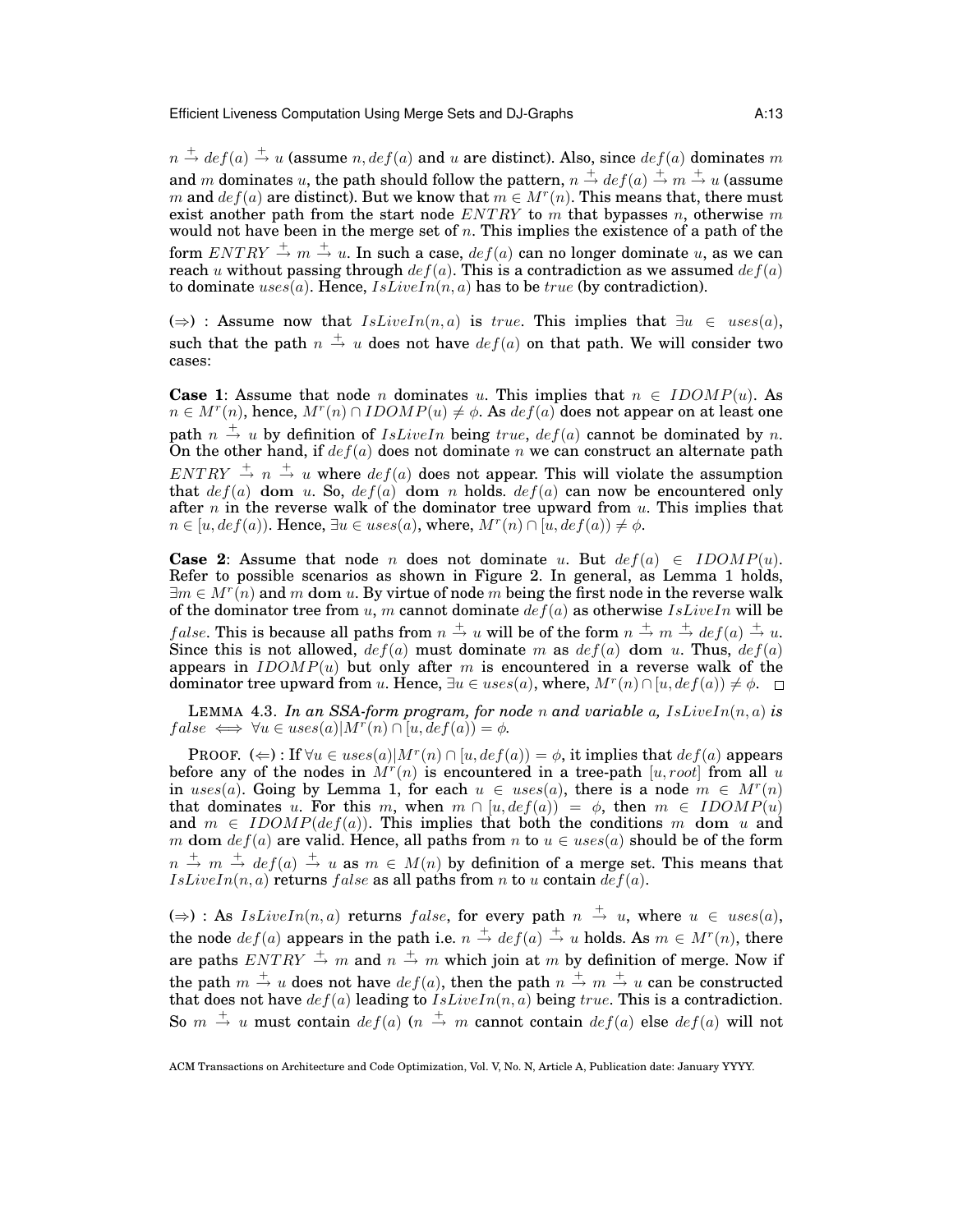dominate u). This leads to all paths from m to u taking the form  $m \stackrel{+}{\rightarrow} def(a) \stackrel{+}{\rightarrow} u$ . As m dom u holds,  $m \in IDOMP(u)$ , then,  $m \in IDOMP(\text{def}(a))$  also. This results in  $[u, def(a)) = \phi$ . So,  $M^r(n) \cap [u, def(a)) = \phi$  for all  $u \in uses(a)$ .

LEMMA 4.4.  $IsLiveIn(n, a) = \exists u \in uses(a)|M^r(n) \cap [u, def(a)) \neq \emptyset$ .

PROOF. Follows from Lemma 2 and Lemma 3.  $\Box$ 

## **5. EXPERIMENTS**

## **5.1. Experimental Setup**

Liveness checking of the SSA variables is especially useful for dismantling the SSA form, that is, converting back to a non-SSA program representation. This conversion is expensive when it includes coalescing of the copies inserted to replace the  $\phi$ -functions, and such coalescing is required in order to obtain high-quality code. As observed by Sreedhar et al. [Sreedhar et al. 1999], SSA based coalescing removes copies that cannot be removed by traditional coalescing such as Chaitin's algorithm. The need for fast and effective copy coalescing while dismantling the SSA form motivates work by Budimlic et al. [Budimlic et al. 2002], and more recently, work by Boissinot et al. [Boissinot et al. 2009] that generalizes work by Sreedhar et al.

For our experiments, we adapted the Sreedhar et al. [Sreedhar et al. 1999] Method III algorithm, and also his SSA based coalescing algorithm, in order to use liveness checking of variables instead of the classic live-in and live-out sets. We selected the methods of Sreedhar as they are currently the most advanced for copy coalescing and dismantling the SSA form that are also correct, tolerant to non-split critical edges, and described with enough details to be implemented faithfully. The main changes to the Sreedhar Method III for using liveness checking are in the interference breaking phase (step 4) and the actual copy insertion phase (step 6). As in other SSA form dismantling and coalescing techniques [Budimlic et al. 2002], it is only necessary to consider the variables that are operands of the  $\phi$ -functions or operands of the copy operations.

Besides our liveness checking technique and the modifications to the Sreedhar methods, we implemented the Boissinot et al. [Boissinot et al. 2008] method, using the same basic data-structures (dominance tree, bitsets, memory allocators, etc.) as in the implementations of our algorithms. So we provide an unbiased comparison with this technique. As our implementation choice, we represented as bitsets all the sets that contain control-flow nodes, including the dominance frontiers, the merge sets and  $M_s$ sets, and the Boissinot  $T_q$ (which consists of all back-edge targets relevant for a liveness query at node q) and  $R_v$  (which consists of the set of nodes that are reachable from node  $v$  for a back-edge free directed graph) sets.

All these implementations were conducted in the STMicroelectronics production compiler for ST200 VLIW family, which is based on the GCC front-ends, the Open64 optimizers, and the LAO code generator [Dupont de Dinechin et al. 2000]. Execution times are provided in milliseconds.

### **5.2. Compilation Times**

We measure compilation time for the following compilation steps:

- MergeSets (MSets) Construction of the Merge Sets using the TDMSC-II algorithm of Das et al. [Das and Ramakrishna 2005], assuming the dominators are already computed.
- Setup0 (St0) The setup time of the Boissinot et al. liveness check computation, which includes computation of the  $T_q$  and  $R_v$  sets.
- LiveIn0 (LIn0) The total time spent in live-in checking of Boissinot et al.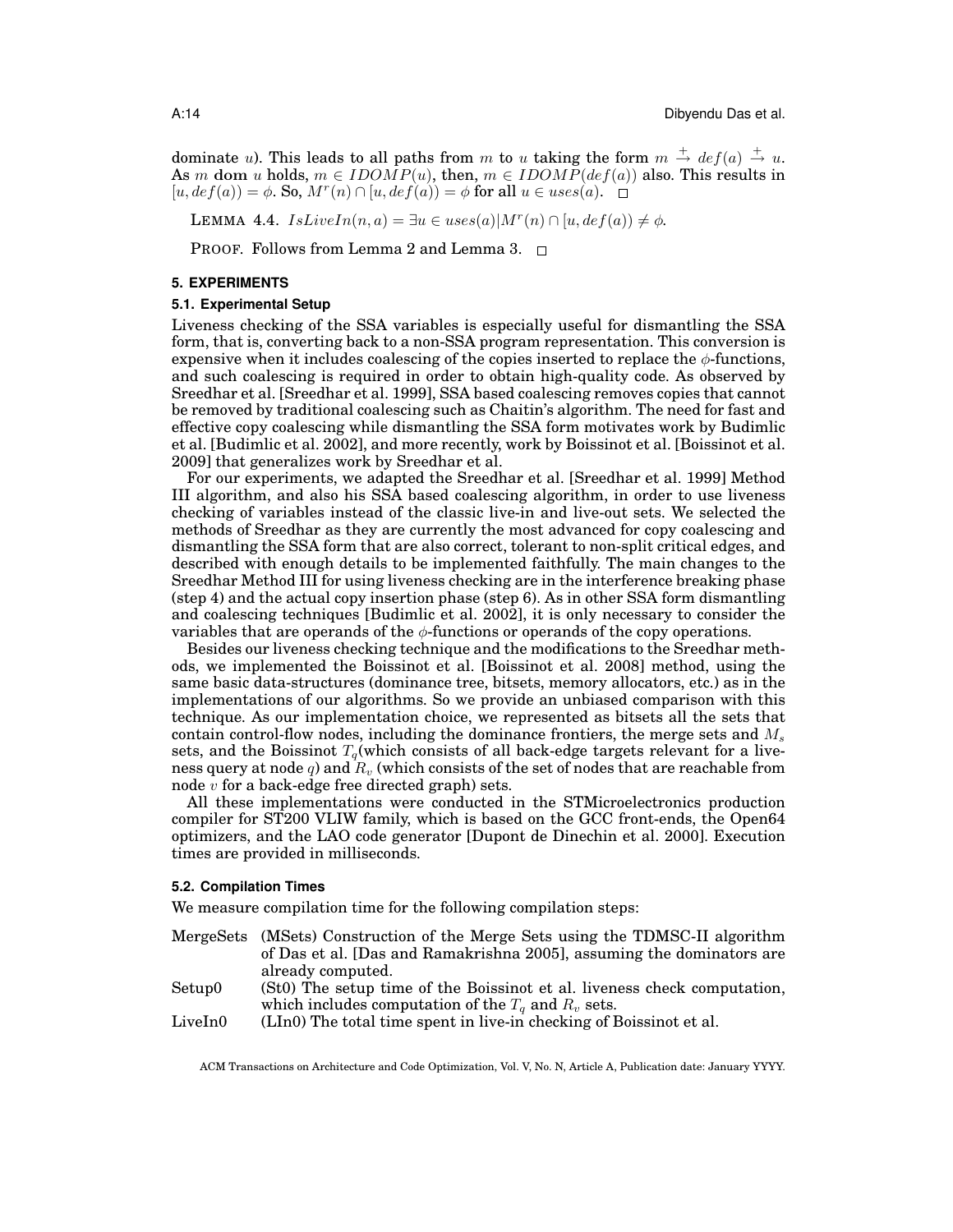- LiveOut0 (LOut0) The total time spent in live-out checking of Boissinot et al. Setup1 (St1) The setup time of our liveness check computation, which includes
- computation of the  $M_s$  sets.
- LiveIn1 (LIn1) The total time spent in our live-in checking.
- LiveOut1 (LOut1) The total time spent in our live-out checking including computation of  $M_s$  sets.

For each series of measures, we compute two ratios:

- RatioA (RatA) is (**Setup0 + LiveIn0 + LiveOut0**) divided by (**MergeSets + Setup1 + LiveIn1 + LiveOut1**). This gives the speedup of our method in a pessimistic setting, as we include the cost of computing the merge sets.
- RatioB (RatB) is (**Setup0 + LiveIn0 + LiveOut0**) divided by (**Setup1 + LiveIn1 + LiveOut1**). This gives the speedup of our method in a realistic setting, since the cost of computing the merge sets disappears if merge sets are already computed.

| Benchmark            | <b>MSets</b> | St <sub>0</sub> | LIn0   | LOut0    | St1     | LIn1   | LOut1    | RatA              | RatB |
|----------------------|--------------|-----------------|--------|----------|---------|--------|----------|-------------------|------|
| autcorr.240          | 0.044        | 0.171           | 0.003  | 0.162    | 0.054   | 0.002  | 0.083    | 1.83              | 2.41 |
| bassmgt              | 0.111        | 0.430           | 0.020  | 0.765    | 0.141   | 0.028  | 0.641    | 1.32              | 1.50 |
| compress.2           | 0.349        | 1.008           | 0.124  | 0.121    | 0.326   | 0.092  | 0.076    | 1.49              | 2.54 |
| c-lex                | 4.674        | 15.456          | 0.514  | 2.480    | 5.820   | 0.592  | 3.266    | 1.29              | 1.91 |
| dbuffer              | 1.697        | 5.550           | 0.554  | 1.933    | 1.842   | 0.455  | 1.459    | 1.47              | 2.14 |
| $\mathrm{fft}32x32s$ | 0.060        | 0.186           | 0.090  | 0.137    | 0.060   | 0.094  | 0.127    | 1.22              | 1.48 |
| transfo              | 0.104        | 0.401           | 0.010  | 0.143    | 0.136   | 0.024  | 0.116    | 1.45              | 2.00 |
| <b>TOTAL</b>         | 7.039        | 23.202          | 1.315  | 5.741    | 8.379   | 1.287  | 5.768    | 1.35              | 1.96 |
| $g721$ dec           | 0.441        | 1.412           | 0.008  | 0.259    | 0.461   | 0.011  | 0.173    | 1.55              | 2.60 |
| $g721$ enc           | 0.431        | 1.337           | 0.008  | 0.259    | 0.437   | 0.011  | 0.173    | 1.53              | 2.58 |
| gsm                  | 1.887        | 7.184           | 6.730  | 8.016    | 2.363   | 5.816  | 5.170    | 1.44              | 1.64 |
| mipmap               | 72.569       | 292.075         | 9.777  | 640.193  | 105.433 | 14.151 | 523.023  | 1.32              | 1.47 |
| osdemo               | 73.747       | 297.928         | 10.756 | 643.717  | 107.519 | 15.239 | 526.036  | 1.32              | 1.47 |
| pegwit               | 2.272        | 9.680           | 1.039  | 5.306    | 3.160   | 0.861  | 3.603    | 1.62              | 2.10 |
| rasta                | 5.244        | 24.183          | 0.528  | 42.224   | 8.383   | 0.480  | 35.258   | 1.36              | 1.52 |
| texgen               | 72.808       | 293.244         | 9.790  | 642.496  | 105.828 | 14.163 | 524.562  | 1.32              | 1.47 |
| <b>TOTAL</b>         | 229.399      | 927.043         | 38.636 | 1982.470 | 333.584 | 50.732 | 1617.998 | $\overline{1.32}$ | 1.47 |

Table I. Performance Data for Merge Set based Liveness Computation

The results for several benchmarks are displayed in Table I. The upper part of the table contains codes from the compiler regression base. The lower part of the table are Mediabench [Lee et al. 1997] benchmarks. Our algorithm fares better on an average when compared to the algorithm presented by Boissinot et al. due to much lesser precomputation time. The query times are comparable for both the methods. For some benchmarks the query times for Boissinot are faster than our method - mostly for livein queries. Our method is almost always faster on live-out queries. For the benchmarks evaluated, we are faster by about 1.3x even when the merge set computation time is taken into account (RatioA). Without the merge set computation time, our algorithm performs around 1.5x-2x times faster (RatioB).

It may be noted that due to the low number of functions(variables) in some of the benchmarks, the compile times are low when compared to bigger ones like mipmap, osdemo and texgen. The compilation times reported by Boissinot et al. is also of the order of microseconds to milliseconds.

Though we have not measured it explicitly, we speculate that the compilation time spent in liveness computation in SSA form programs may not exceed 5-10% of the total compilation time of the program [Puzović  $2007$ ]. It may be higher in programs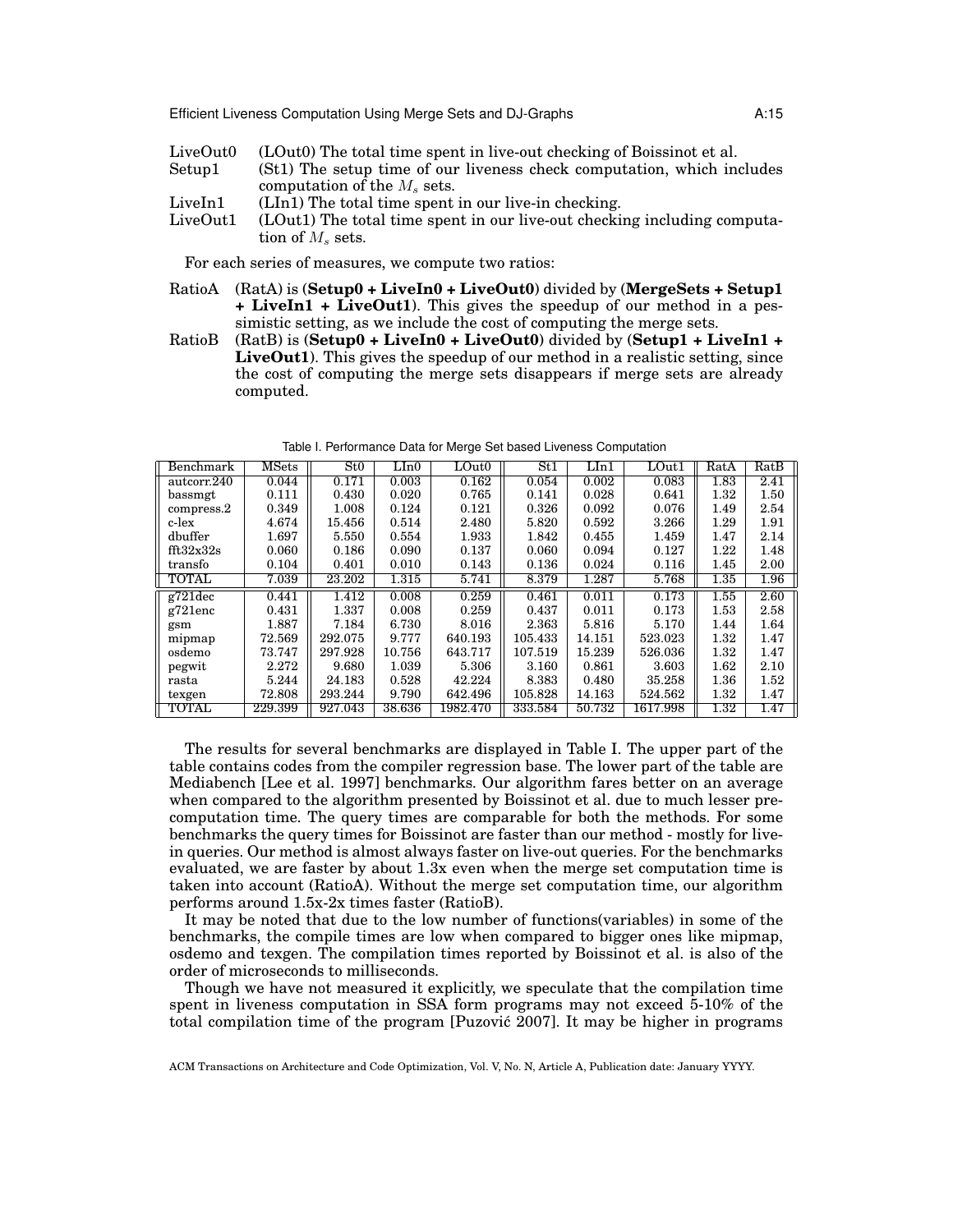where high optimization levels and very aggressive inlining are employed that may create very large functions. Similarly, the memory requirement of the SSA-based liveness computation may not exceed 5-10% of the total memory requirement of the entire compilation.

## **5.3. Benchmark Parameters**

Using instrumentation inserted in the compiler, we measured various parameters for each benchmark considered in the previous section:

- #F The cumulative number of functions contained in the benchmark.
- #V The cumulative number of SSA variables considered by the Sreedhar III algorithms.
- #B The cumulative number of basic blocks seen by the Sreedhar III algorithms.

MergeSizes (MgSz) The total number of elements in the merge sets.

MsaSizes (MsaSz) The total number of elements in the  $M_s$  sets.

- HqSizes  $\qquad$  (HqSz) The total number of elements in the  $T_{t}^{\uparrow}$  sets of Boissinot et al. liveness checking. This set is a subset of  $T_q$  with some additional properties of reachability.
- TqSizes (TqSz) The total number of elements in the  $T_q$  sets of Boissinot et al. liveness checking.
- RvSizes (RvSz) The total number of elements in the  $R_v$  sets of Boissinot et al. liveness checking.

| Ratio | is $(HqSizes + TqSizes + RvSizes)$ divided by MsaSizes. |  |  |  |  |
|-------|---------------------------------------------------------|--|--|--|--|
|-------|---------------------------------------------------------|--|--|--|--|

| <b>Benchmark</b>     | #F   | #V     | #B               | MgSz   | MsaSz  | HqSz  | TqSz   | <b>RvSz</b> | Ratio |
|----------------------|------|--------|------------------|--------|--------|-------|--------|-------------|-------|
| autcorr.240          |      | 82     | $\overline{28}$  | 56     | 84     | 18    | 46     | 392         | 5.43  |
| bassmgt              |      | 127    | 63               | 199    | 262    | 42    | 105    | 1966        | 8.06  |
| compress.2           |      | 231    | 160              | 319    | 485    | 67    | 242    | 1710        | 4.16  |
| c-lex                |      | 710    | 984              | 2416   | 3450   | 272   | 1257   | 82604       | 24.39 |
| dbuffer              | 14   | 1144   | 744              | 1603   | 2363   | 238   | 983    | 16740       | 7.60  |
| $\mathrm{fft}32x32s$ |      | 100    | 30               | 68     | 98     | 14    | 44     | 418         | 4.86  |
| transfo              | 3    | 125    | 64               | 80     | 144    | 18    | 82     | 596         | 4.83  |
| TOTAL                | 34   | 2519   | 2073             | 4741   | 6886   | 669   | 2759   | 104426      | 15.66 |
| $g721$ dec           | 17   | 1344   | $\overline{221}$ | 306    | 542    | 68    | 289    | 3587        | 7.28  |
| $g721$ enc           | 13   | 1148   | 209              | 309    | 528    | 62    | 271    | 3658        | 7.56  |
| gsm                  | 57   | 7961   | 1143             | 1369   | 2564   | 284   | 1428   | 22337       | 9.38  |
| mipmap               | 638  | 247728 | 27547            | 40598  | 70903  | 9765  | 37313  | 1062017     | 15.64 |
| osdemo               | 650  | 253690 | 28170            | 41652  | 72605  | 10419 | 38590  | 1087342     | 15.65 |
| pegwit               | 90   | 11392  | 1596             | 1921   | 3575   | 489   | 2086   | 22684       | 7.07  |
| rasta                | 64   | 25373  | 2980             | 9327   | 12579  | 3033  | 6014   | 118711      | 10.16 |
| texgen               | 654  | 249686 | 27745            | 40780  | 71299  | 9863  | 37609  | 1063953     | 15.59 |
| <b>TOTAL</b>         | 2183 | 798322 | 89611            | 136262 | 234595 | 33983 | 123600 | 3384289     | 15.10 |

Table II. Parameters and sizes of various sets used in our experiments

As a general comment, the method of Boissinot et al. computes three auxiliary sets of control-flow nodes per basic block, whereas our method computes only the  $M_s$  sets beyond the merge sets. The  $M^r(n)$  sets in our method need not be explicitly computed, as testing membership of t is same as  $t == n$  or  $t \in M(n)$ . We can observe from Table II that the average storage requirement in our algorithm is considerably lesser - of the order of 15x.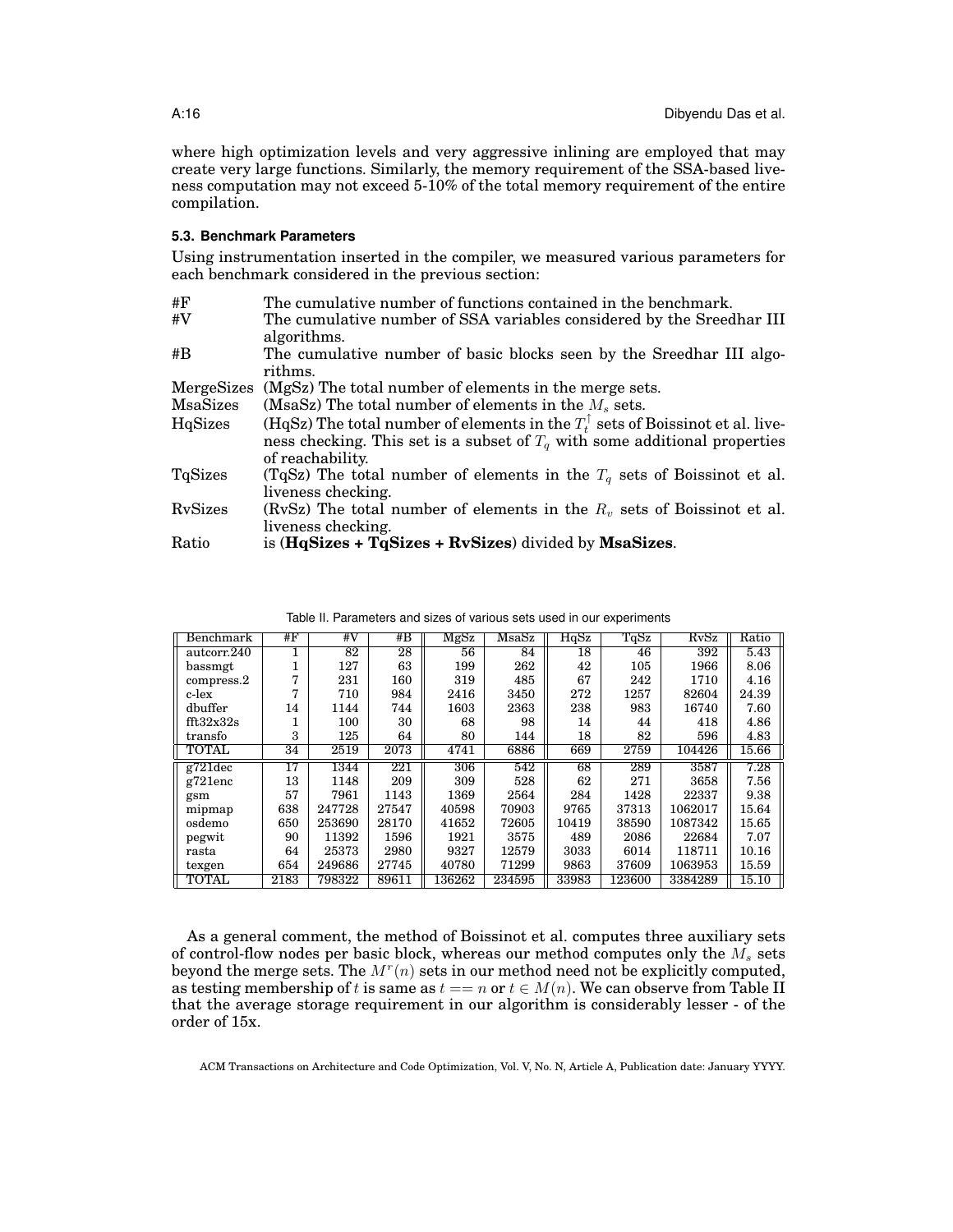## **6. RELATED WORK**

Liveness analysis is a classical backward data-flow based analysis technique [Cooper and Torczon 2004; Morgan 1998]. One of the first attempts at solving the liveness problem using SSA is by Choi et al [Choi et al. 1991]. They use Sparse Data Flow Evaluation Graphs (SEG) to solve the liveness problem by first noting that  $\phi$ -functions obscure liveness properties of variables and then using SEGs to compute liveness. The idea behind sparse evaluation graphs is to construct a smaller graph from the original  $graph G$ , from whose solution the solution of the original graph can be recovered [Ramalingam 1997]. Gerlek et al. [Gerlek et al. 1994] chain the  $\phi$ -functions and create a graph representation from which strongly connected components are extracted to get the liveness information.

In a recent work Boissinot et al. derive an efficient mechanism to compute liveness information for variables. In this work they extract liveness information for SSA-form programs. They employ precomputation and dominator tree in their work in order to speed up liveness queries. However, in this algorithm the handling of CFGs with irreducible loops is not straightforward. And the space requirement of this algorithm is high which subsequently reduce the scalabilty of the algorithm. Our work is very closely related to this work. We also compute liveness information for SSA-form programs. However, we use merge sets which allow us to handle CFG with irreducible loops using a single unified algorithm. It also allows our algorithm to be scalable, simple to understand and implement. This is also the first instance of the application of merge sets for liveness computation.

## **7. CONCLUSION AND FUTURE WORK**

In this paper we have presented a novel approach to liveness analysis for SSA-form programs using merge sets. This is the first application of merge sets for liveness analysis. Merge sets have been used earlier for computing the  $\phi$ -functions of programs as part of the SSA transformation. The advantages of our method compared to previous approaches lie in using the merge sets to handle CFGs consisting of reducible or irreducible loops in a unified and consistent manner. This makes our approach much cleaner and simpler. In addition, storage of merge sets in CFGs take up much lesser space compared to existing methods.

One of the future works is to study whether such merge-set based techniques can be adaped for computing liveness for programs not in SSA form. Also, in the liveness queries, time is spent to account for the fact that  $\phi$ -function arguments are in fact used at the end of the corresponding predecessor basic blocks, instead of the beginning of the basic block where the  $\phi$ -function textually appears. This is a classic rule for the liveness of  $\phi$ -function arguments. Future work will also aim at reducing this overhead if possible. In addition, we may need to evaluate the compile-time and memory overheads of the SSA-based liveness computation phase when compared to the entire compilation flow.

## **ACKNOWLEDGMENTS**

The authors would like to thank Albert Cohen of INRIA and Vugranam Sreedhar of IBM Research for various kinds of support and the anonymous referees for useful suggestions that improved the quality of the work.

## **REFERENCES**

BILARDI, G. AND PINGALI, K. 2003. Algorithms for Computing the Static Single Assignment Form. *J. ACM 50(3) May*, 375 – 425.

BLIEBERGER, J. 2006. Average Case Analysis of DJ-Graphs. *J. Discrete Algorithms 4,* 4, 649–675.